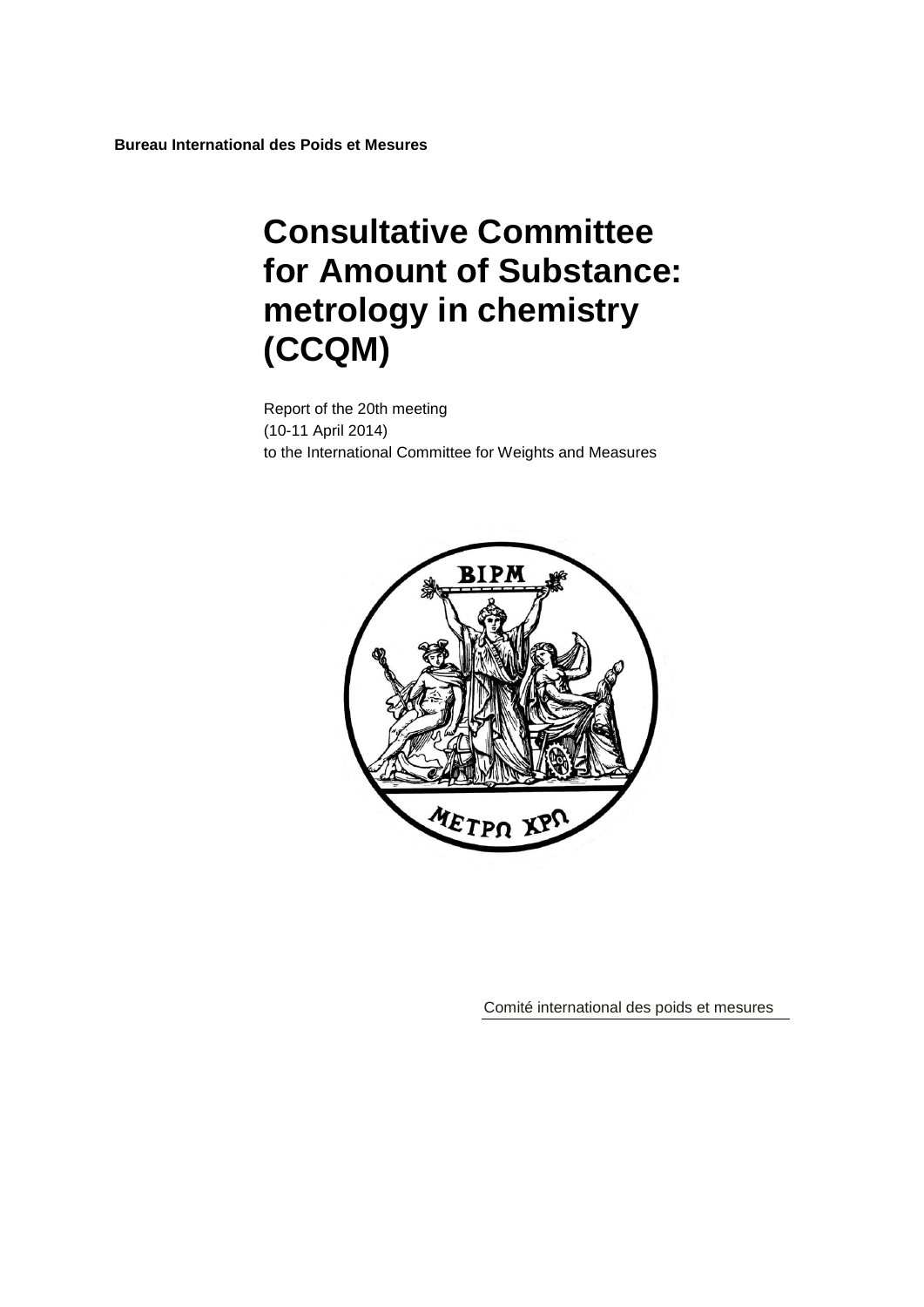Note:

Following a decision of the International Committee for Weights and Measures at its 92nd meeting (October 2003), reports of meetings of the Consultative Committees are now published only on the BIPM website and in the form presented here.

Full bilingual versions in French and English are no longer published.

> M. Milton Director BIPM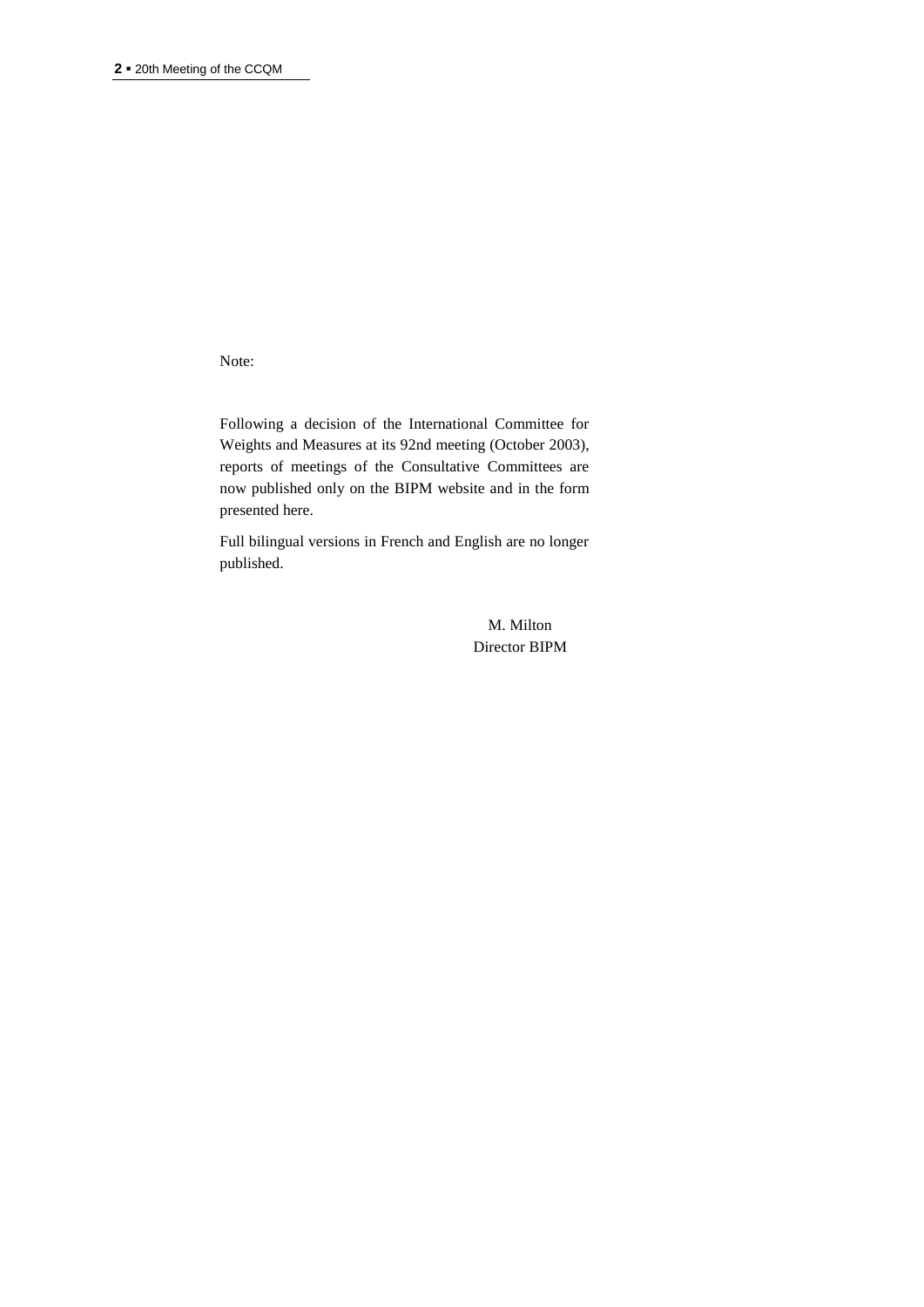# **LIST OF MEMBERS OF THE CONSULTATIVE COMMITTEE FOR AMOUNT OF SUBSTANCE: METROLOGY IN CHEMISTRY**

as of 10 April 2014

#### **President**

Dr W.E. May, member of the International Committee for Weights and Measures also National Institute of Standards and Technology, NIST, Gaithersburg.

#### **Executive Secretary**

Dr R.I. Wielgosz, International Bureau of Weights and Measures [BIPM], Sèvres.

#### **Members**

Centro Nacional de Metrología [CENAM], Querétaro. D.I. Mendeleyev Institute for Metrology, Rosstandart [VNIIM], St Petersburg. Danish Fundamental Metrology Ltd [DFM], Lyngby. Federal Institute for Materials Research and Testing/Bundesanstalt für Material-forschung und –prüfung [BAM] Berlin. Federal Institute of Metrology [METAS], Bern-Wabern. Institute for Reference Materials and Measurements [IRMM], Geel. Institute Nacional de Matrologia, Qualidade e Technologia [INMETRO], Rio de Janeiro. International Atomic Energy Agency [IAEA], Vienna. International Federation of Clinical Chemistry and Laboratory Medicine [IFCC]. International Organization for Standardization, Committee on Reference Materials [ISO REMCO], Geneva. International Union of Pure and Applied Chemistry [IUPAC]. Istituto Nazionale di Ricerca Metrologica [INRIM], Turin. Korea Research Institute of Standards and Science [KRISS], Daejeon. Laboratoire National de Métrologie et d'Essais [LNE], Paris. Laboratory of the Government Chemist [LGC Ltd], Teddington. National Institute of Metrology [NIM], Beijing. National Institute of Standards and Technology [NIST], Gaithersburg. National Measurement Institute, Australia [NMIA], Lindfield. National Metrology Institute of Japan, National Institute of Advanced Industrial Science and Technology [NMIJ/AIST], Tsukuba. National Metrology Institute of South Africa [NMISA], Pretoria. National Metrology Institute of Turkey/Ulusal Metroloji Enstitüsü [UME], Gebze-Kocaeli. National Physical Laboratory [NPL], Teddington.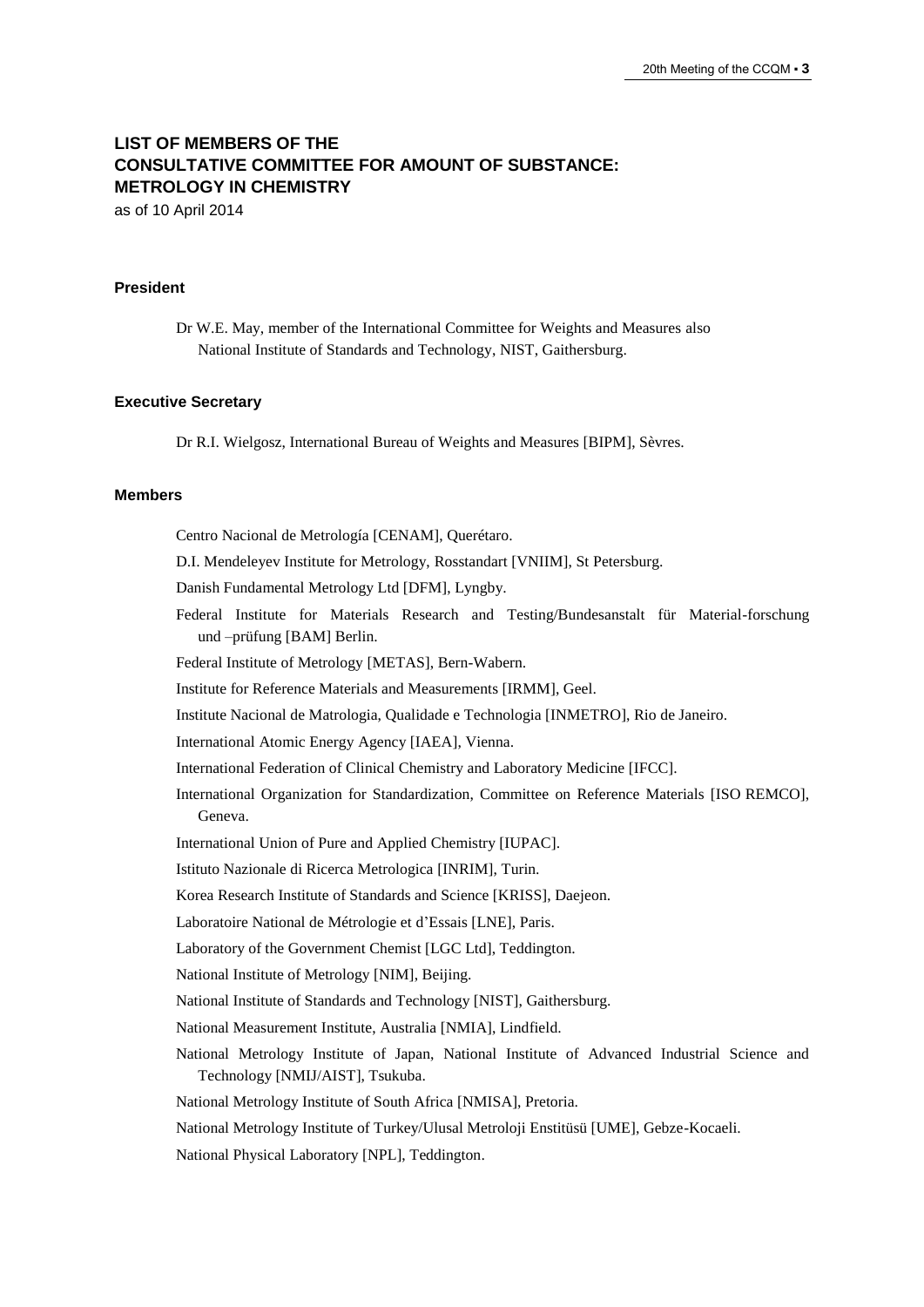National Research Council of Canada [NRC], Ottawa, Ontario. Physikalisch-Technische Bundesanstalt [PTB]. Slovak Institute of Metrology/Slovenský Metrologický Ústav [SMU], Bratislava. State Laboratory [SL], Co. Kildare. Technical Research Institute of Sweden [SP], Borås. VSL [VSL], Delft. Director, International Bureau of Weights and Measures [BIPM], Sèvres.

#### **Observers**

Agency for Science, Technology and Research [A\*STAR], Singapore.

Bulgarian Institute of Metrology, General Directorate "National Centre of Metrology" [BIM], Sofia.

Central Office of Measures/Glόwny Urzad Miar [GUM], Warsaw.

Centro Español de Metrología [CEM], Madrid.

Cooperation on International Traceability in Analytical Chemistry [CITAC], Trappes.

Health Sciences Authority [HSA], Singapore.

Hong Kong Government Laboratory [GLHK], Kowloon.

Hungarian Trade Licensing Office [MKEH], Budapest.

Instituto Português da Qualidade [IPQ], Caparica.

National Institute of Metrology [NIMT], Pathumthani.

National Physical Laboratory of India [NPLI], New Delhi.

National Physical Laboratory of Israel [INPL], Jerusalem.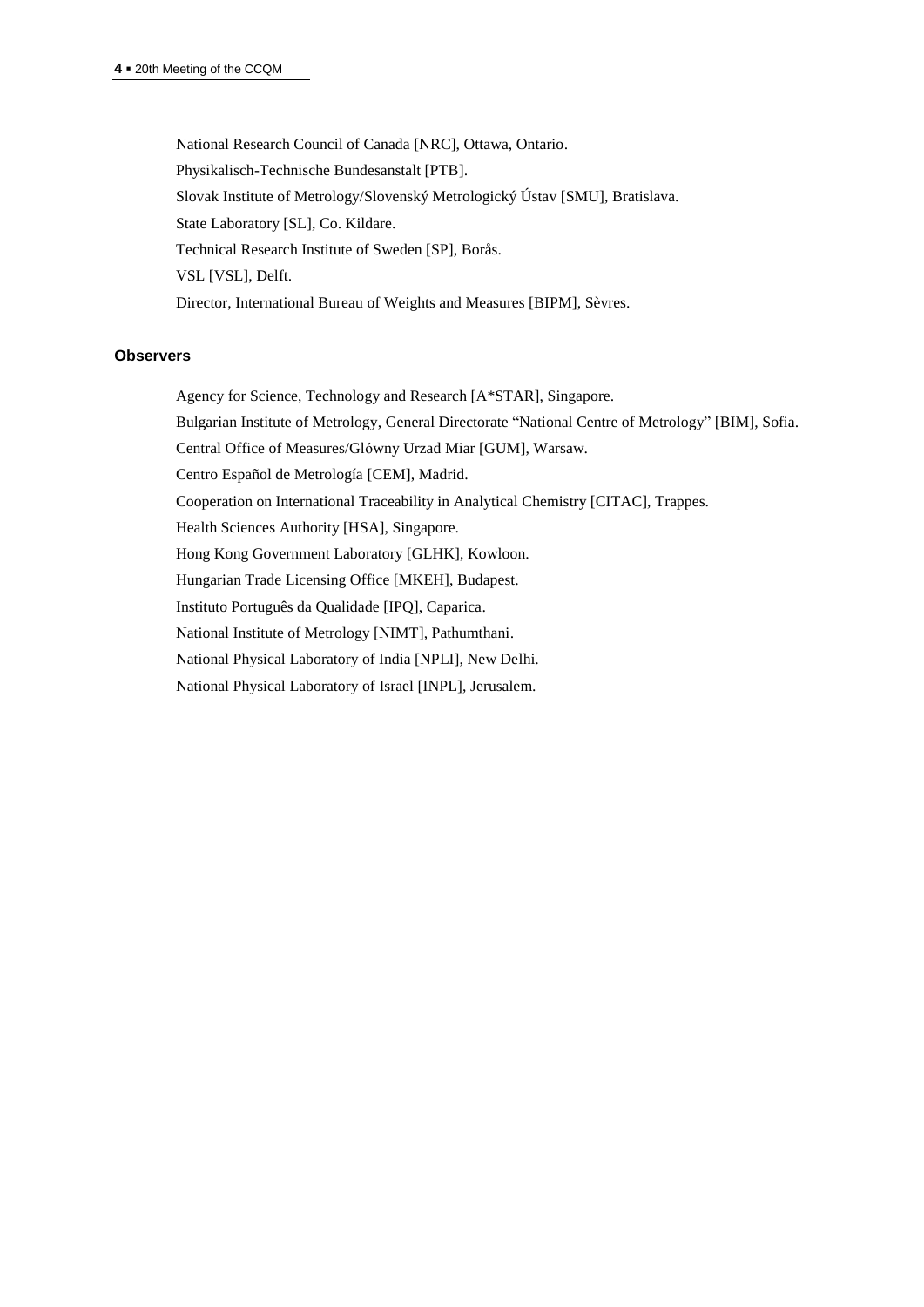## **1. OPENING OF THE MEETING**

The Consultative Committee for Amount of Substance: metrology in chemistry (CCQM)\* held its twentieth meeting at the International Bureau of Weights of Measures (BIPM), Sèvres, on 10-11 April 2014.

The following were present:, H. Andres (METAS), P. Brewer (NPL), R.J.C. Brown (NPL), G. Carroll (SL), D. Craston (LGC Ltd), B.J. de Vos (NMISA), S. Ellison (LGC Ltd), H. Emons (IRMM, ISO/REMCO), G. Favre (LNE), P. Fisicaro (LNE), T. Fujimoto (NMIJ/AIST), A.C. Gören (UME), B. Güttler (PTB), A. Hioki (NMIJ/AIST), E. Hwang (KRISS), H.D. Jensen (DFM), J.M. Juarez-Garcia (CENAM), J.S. Kim (KRISS), Y. Kustikov (VNIIM), H. Li (NIM), L. Locascio (NIST), L. Mackay (NMIA), B. Magnusson (SP), M. Máriássy (SMU), W.E. May (President of the CCQM), J. Meija (NRC), Z. Mester (NRC), Y. Mitani (CENAM), J. Morrow (NIST), U. Panne (BAM), S.R. Park (KRISS), H. Parkes (LGC Ltd), A. M. Rossi (INRIM), M. Sargent (LGC Ltd), M.P. Sassi (INRIM), M. Sega (INRIM), P. Silva (NIMT), A. Steele (NRC), P. Unger (BAM), A. van der Veen (VSL), S. Vaslin-Reimann (LNE), R.L. Watters (NIST), S. Wise (NIST).

Observers: F. Dias (IPQ), T.F. Vicente (CEM), P.K. Gupta (NPLI), W. Kozlowski (GUM), T.K Lee (HSA), P. Silva (NIMT), D. Wai Mei Sin (GLHK), R. Sinweeruthai (NIMT), Z. N. Szilágyi (MKEH).

Invited: M. Buzoianu (INM), P. De Bièvre, P.A. Gatti (INTI), D. K. Koech (KEBS), M. Khan (DRCiM), R. Pawlowicz (University of Columbia), R. Parris (NIST), O. Zakaria (NML-SIRIM).

Also present: S. Maniguet (BIPM), P. Moussay (BIPM), S. Westwood (BIPM), R. Wielgosz (Executive Secretary of the CCQM, BIPM).

Sent regrets: M. Adeogun (NPL), E. Anklam (IRMM), V.S. Da Cunha (INMETRO), A. Fajgelj (IUPAC also IAEA), I. Kuselman (INPL), M.J.T. Milton (Director of the BIPM), R. Kaarls (CIPM, CCQM Past President).

Dr May, the President of the CCQM, officially opened the 20th meeting of the CCQM on the morning of 10 April 2014.

Dr May initiated a round table self-introduction by all participants and observers. He then proceeded to give a summary of the status of the CCQM, detailing the number of members, attendances at working groups, and the number of comparisons being undertaken.

Dr May highlighted some of the challenges currently facing the CC, namely: the increase in the membership of the CC and working groups which is putting pressure on space and resources for meetings; the growing number of comparisons being undertaken and the number of CMC claims requiring review; and the need to ensure continued effective and efficient working practices, particularly to ensure that CMCs remain relevant to actual services delivered by NMIs and DIs, whilst continuing to increase the science focus within the CC. Dr May further reminded participants that the strategic planning frameworks being put in place by the CCQM should help to address many of these issues. He also took the opportunity to remark that CMCs should underpin services delivered by NMIs and DIs on a regular basis.

 $\overline{a}$ 

<sup>\*</sup> For the list of acronyms, [click here.](https://www.bipm.org/en/practical_info/acronyms.html)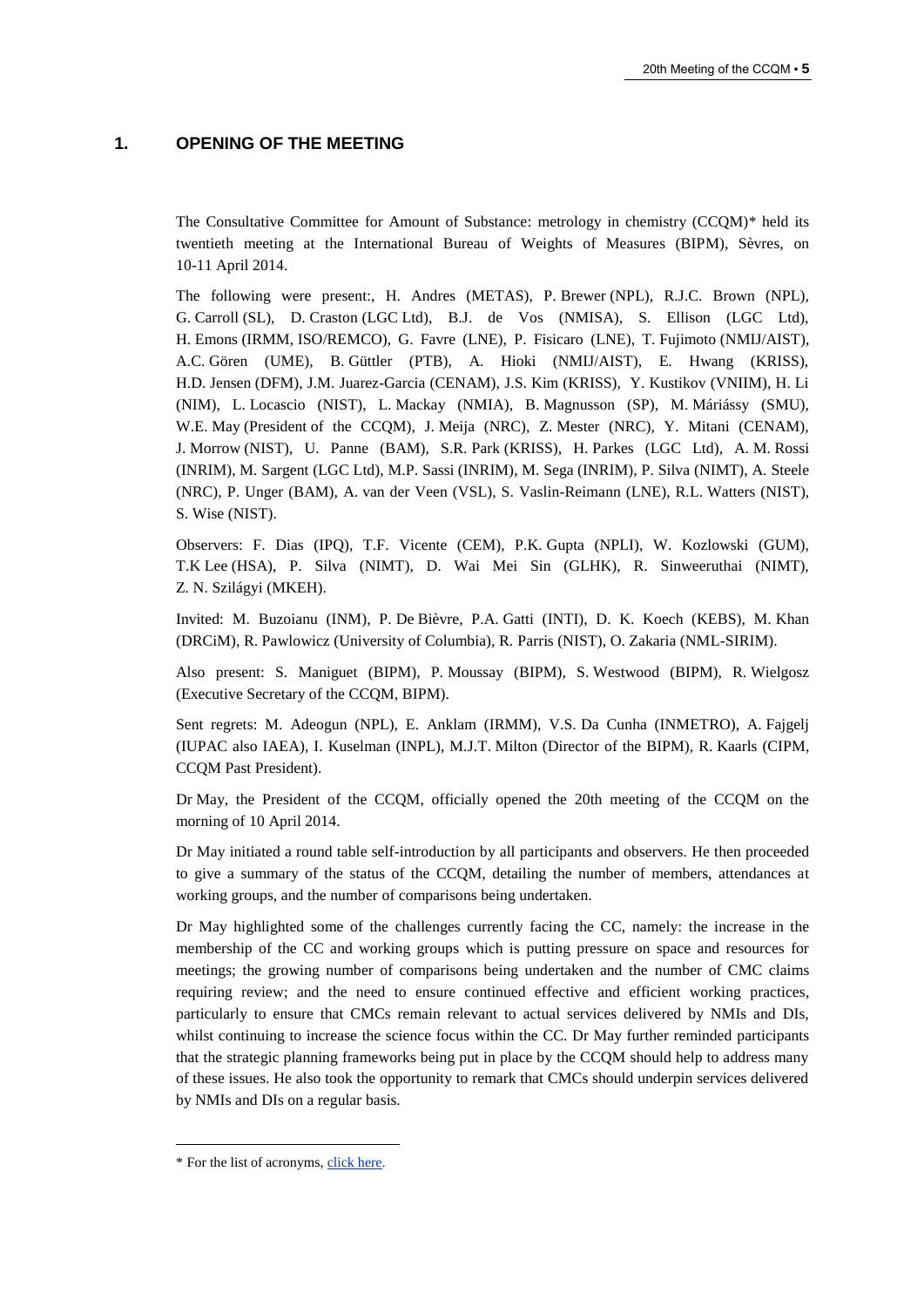Dr May then listed the many measures that the CCQM had already taken to improve efficiency and effectiveness. This had included, but was not limited to: review of the terms of reference of the CCQM and of the WGs, the closure of WGs that had completed their tasks, the creation of the strategic planning WG, extension of the core comparisons approach to reduce the number of key comparisons required over the next ten years, acceleration of the discussions on the optimal presentation and management of future CMC claims and reviews, reduction in the size of meetings, development of criteria for participation for non-NMI and non-DI organizations in pilot studies, and a review of the CCQM working group structure to better address the CCQM terms of reference and the metrology space that the CC occupies.

Finally, Dr May took the opportunity commemorate the substantial contributions to world metrology and to the CCQM of Dr Laurie Besley, who had recently passed away. Dr May read excerpts from the tribute to Dr Besley that he had delivered on the occasion of a colloquium in Dr Besley's honour. Dr May summed up by quoting a line from the Sydney Morning Herald's obituary: "Besley was that rarest of people, a serious intellectual totally without pretensions".

## **2. APPOINTMENT OF A RAPPORTEUR**

Dr May proposed Dr Brown as rapporteur for the meeting; Dr Brown agreed.

# **3. APPROVAL OF THE AGENDA**

The agenda was approved with the addition of a presentation from Eurachem after point 8. It was noted that comments on the written report from EURAMET TC-MC would be taken at the end of the first day of the meeting since Dr Sega, the chair of the EURAMET TC-MC, could not attend the second day of the meeting.

# **4. REPORT ON THE NINETEENTH MEETING OF THE CCQM**

Dr May thanked Dr Brown, rapporteur for the nineteenth meeting of the CCQM, for producing the meeting report. Dr Wielgosz reported on progress with the decisions and actions arising from the 19th meeting of the CCQM which were included at the end of the report. Some actions were still in progress, namely:

- 1. Dr W. May to review the activities, structure and name of the CCQM and report back to the 20th Meeting of the CCQM.
- 2. Dr W. May and Dr R. Kaarls will draft a set of CCQM guidelines for electing CCQM WG chairs and deputy-chairs by November 2013, with the aim of a final draft to be approved at the 20th Meeting of the CCQM.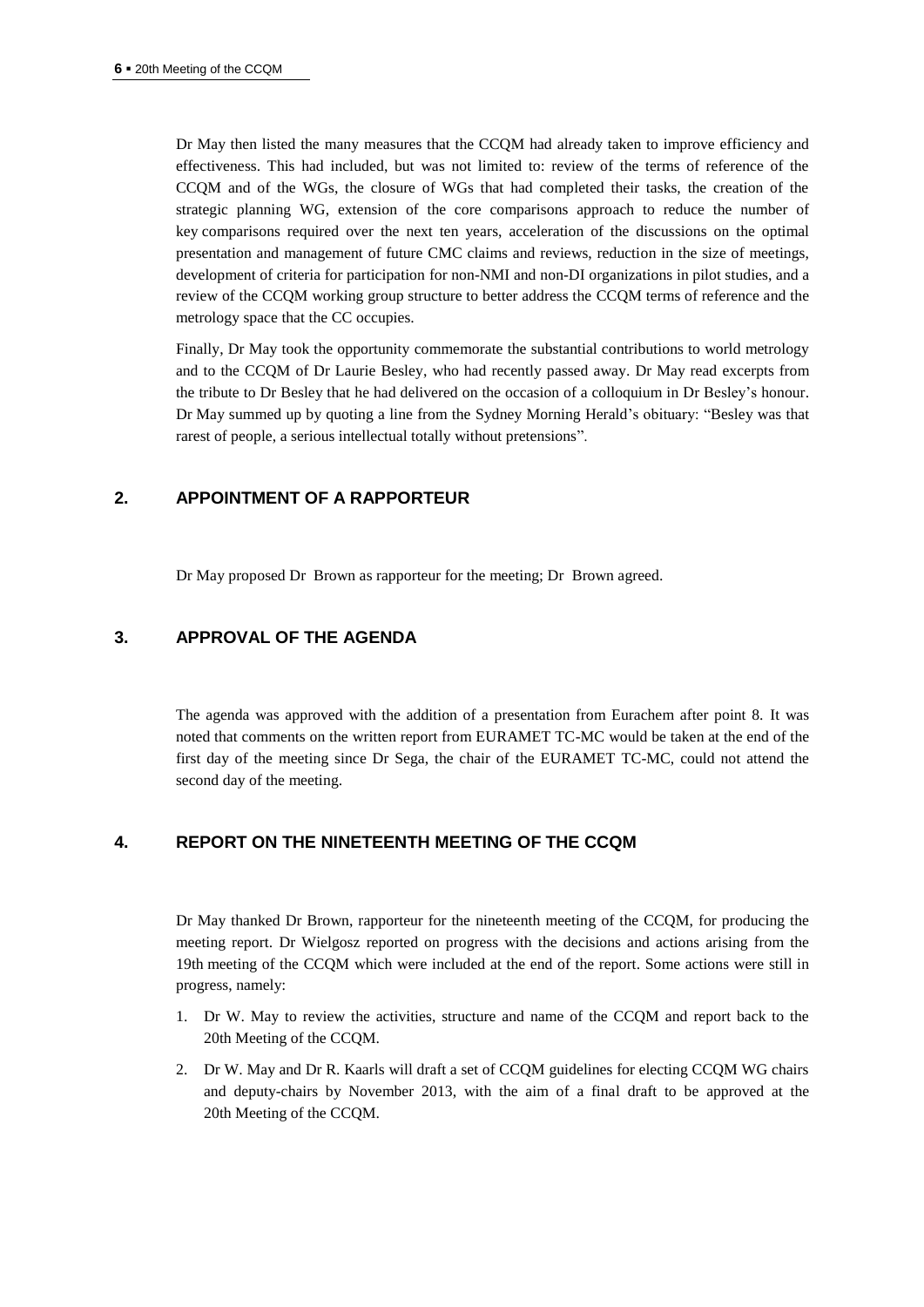- 3. Dr W. May and Dr R. Kaarls will produce a first draft of a document describing the history of the CCQM by the 20th Meeting of the CCQM.
- 4. Dr R. Kaarls will establish and chair a new group to look at how the CCQM can carry out its activities to address the goals of the CIPM MRA in the most efficient and effective manner. This might include reassessing the current CMC focus and intent; the process of how CMC generation, formatting, presentation and review could be improved in a CCQM context, etc. and report back to the 20th meeting of the CCQM for further discussions.
- 5. The CCQM agrees that the first two possible traceability exceptions proposed in CCQM/13-11concerning inorganic analytes are to be considered as 'covered by current working practices and CMCs should not be rejected on these grounds', but that further decision on these be delayed until the text of Note 4 of CIPM/2009-24 is reviewed and clarified.
- 6. The CCQM agrees with the traceability exception related to *delta* scale isotope ratio measurements, and that a list of certified reference materials that constitute accepted references for traceability statements is agreed and maintained by the IAWG. The text of the exception will be modified accordingly by Dr M Sargent for discussion and action by SPWG.
- 7. Dr Wielgosz, in consultation with Mr A. Henson, will draft a standard letter and form describing the conditions that guest laboratories participating in CCQM pilot studies are required to agree to in order to allow their participation. Agreement and signature of the forms shall be mandatory for guest laboratories to participate in CCQM pilot studies. (Reminder: Guests are not to be listed as members of a CCQM Working Group).
- 8. Dr May to invite the President of VAMAS to give a presentation at the 20th meeting of the CCQM (April 2014) and attend the SAWG meeting.

In the absence of Dr Kaarls, Dr Wielgosz reported that the first draft of a document describing the history of the CCQM was still in progress. He also mentioned that the VAMAS presentation had been made to the CIPM bureau and a follow-up workshop is planned for 2015.

Except for the above cited two items, Dr Wielgosz noted that all other outstanding items would be covered during the course of the 20th meeting.

# **5. LEADERSHIP OF THE CCQM WORKING GROUPS**

Dr May outlined to the CCQM the current changes in the method by which CIPM members would be elected. He then described the procedures outlined in the new "Guidelines for Selection of CIPM Consultative Committee Presidents" and "Good Practices for Selection of Consultative Committee Working Group Chairpersons and Working Group Deputy Chairpersons" which provides details of the criteria for selection of working group chairs and deputy chairs and the personal qualities which these individuals were expected to have. Dr May stated that it was expected that similar changes would be introduced for the methods by which CC working groups chairs and deputy chairs were appointed, whereby: Following each election of a new CIPM by the CGPM and subsequent appointment/reappointment of CC presidents, WG chairs would be selected by the CCQM President and subsequently the deputy-chairs would be proposed by the WG chairs, with approval by the CC president who would ensure suitable global diversity where possible. The duration of these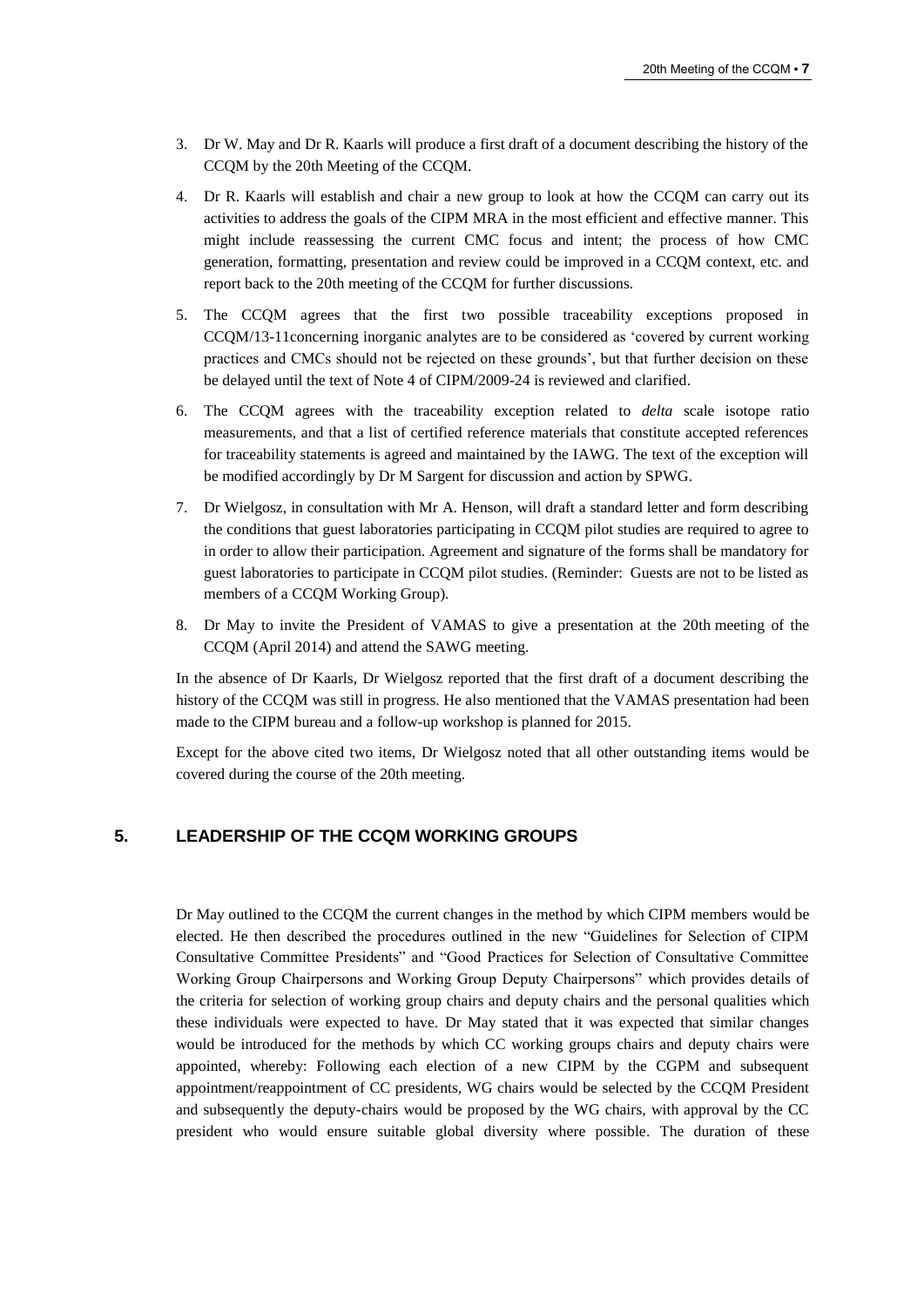appointments would be until the CCQM meeting following the election of a new CIPM, typically a period of four years.

Dr May described the ways in which he would consider rearranging the structure of the CCQM to better recognize its evolving structure should he be re-elected to the CIPM at the forthcoming CGPM meeting and subsequently reappointed as CCQM President. In short, this comprised (in addition to the name change of the CC to the Consultative Committee for Amount of Substance: metrology in chemistry and biology) the possible merger of the Inorganic Analysis WG and the Electrochemical Analysis WG, inclusion of 'chemical' in the name of the Surface Chemical Analysis WG to emphasize that the measurands being addressed should relate to amount of substance, the formation of a new WG on Microbiology to succeed the current steering group, and the evolution of the Bioanalysis WG to form three new WGs on Nucleic Acids, Proteins and Cells.

Following Dr May's presentation, there were extensive discussions of the issues raised. Dr Steele strongly endorsed the approach stating that the split between biology and chemistry made the meetings more focused. Dr Locascio expressed support for the proposed process for the appointment of WG chairs and deputy-chairs as long as there was sufficient global representation amongst these posts. Dr Ellison enquired as to where a shortlist for such selections might come from and whether there would be a nomination process. Dr May stated he would expect to do this informally as part of the process.

At this stage Dr May presented to the CCQM the proposed selections for the WG deputy-chairs. These were – BAWG: Dr S-R. Park, EAWG: Dr S. Seitz, GAWG: Dr P. Brewer, IAWG: Dr P. Fisicaro, KCWG: Dr A. Botha, OAWG: Dr A. Windust, and SAWG: Dr T. Fujimoto. It was also noted that Dr D. Clarke had been proposed as the deputy-chair of the Microbiology steering group, but that this appointment could not be confirmed at this stage since there had not yet been the opportunity to ask Dr D. Clarke whether he was willing to accept the post. Dr Mackay also stated that the appointment would need to be formally agreed with the NMIA.

There was agreement from the CCQM that the selection process and the names proposed for WG deputy-chairs should be supported. Dr May noted that this specific set of appointments would be for approximately one year as a new CIPM will be elected at the 25th CGPM (2014). The new CIPM will appoint CC presidents for the next term. This newly appointed CCQM President would have the authority to extend the mandate of the current CCQM working group chairs and deputy chairs for another term or replace them. Dr May presumes that the CCQM President would always welcome suggestions for WG chair and WG deputy-chair positions.

Dr Steele remarked that in agreeing these processes for the selection of WG chairs and WG deputychairs the CCQM was doing what is done in other CCs and warmly commended the selection process and the succession planning issues addressed by the selection of WG deputy-chairs. He also remarked that in his opinion continuity would be greatly prized by the CGPM and the CIPM. Dr May agreed, reiterating he would select WG chairs and would then work with these WG chairs to select the WG deputy-chairs. He also noted that the appointments must have the support of the parent NMIs and Member States involved.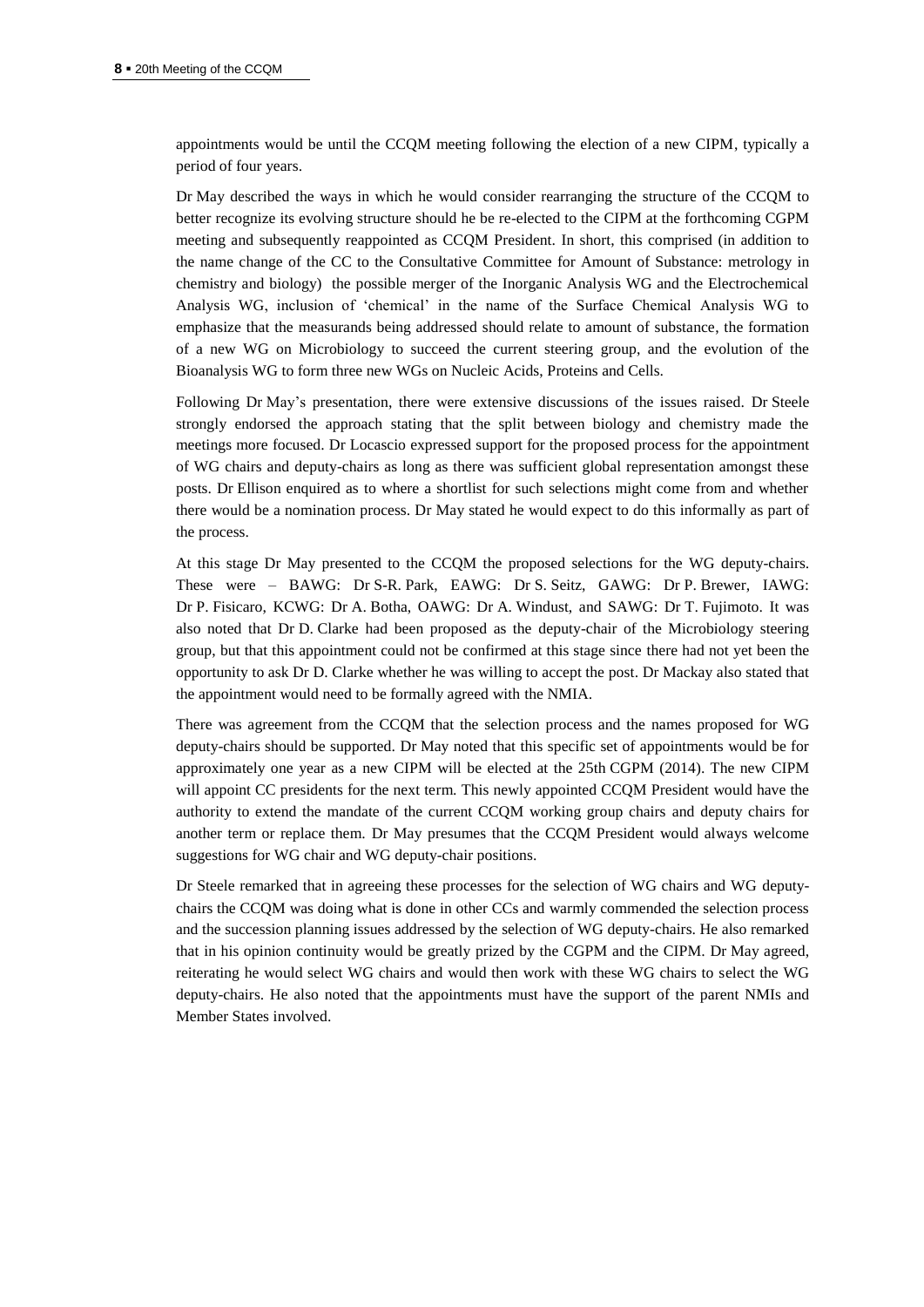## **6. UPDATE ON THE CCQM STRATEGIC PLANNING DOCUMENT**

Dr Wielgosz gave a brief update on the status of the CCQM Strategic Planning Document. He stated that positive and constructive written comments had been received from 10 NMIs and DIs (PTB, METAS, DFM, INRIM, JV, NPL, SMD, LNE, CEM, NMIJ) in response to the circulation of the draft document and that these comments had been addressed in the latest version of the strategy. In particular, the case studies had now been moved to the Appendix. Version 1.1 of the strategy document had been published online in January 2014 [\(http://www.bipm.org/utils/en/pdf/CCQM](https://www.bipm.org/utils/en/pdf/CCQM-strategy-document.pdf)[strategy-document.pdf\)](https://www.bipm.org/utils/en/pdf/CCQM-strategy-document.pdf).

Dr Wielgosz took the opportunity to highlight how the case studies demonstrated that the CCQM was responding to key measurement challenges in the chemistry sector – particularly noting how the CCQM was responding to requirements to:

- i) develop and maintain an effective, efficient and manageable programme of comparisons to underpin the broad range of measurement standards and capabilities at NMIs,
- ii) deal with new and emerging fields,
- iii) develop and manage CMCs in the fields of chemistry and biology.

Dr Wielgosz also commented that it is expected that the parts of the document that detailed forthcoming comparisons would be updated regularly at each WG meeting. This prompted Dr Brown to ask more generally what the timescale for revision of the strategy would be. Dr Wielgosz replied that a major review was scheduled to be finished in four years' time (by the end of October/November 2018) in time for the CGPM meeting of that year. However, a decision has still to be made about whether this is to be to a one or two year process, requiring a start of the review in either April 2016, or April 2015, respectively. Dr May stated that it would be the prerogative of the newly elected CCQM President to make a decision on this point in 2015.

## **7. BIPM PROGRAMME ON METROLOGY IN CHEMISTRY**

Dr Wielgosz presented progress with the BIPM Chemistry Department's programme. He reiterated the three major themes of the programme as:

- i) International equivalence of gas standards for air quality and climate change monitoring,
- ii) International equivalence for organic primary calibrators,
- iii) Support for CCQM, JCTLM and international liaison activities.

Dr Wielgosz proceeded to describe recent comparisons piloted by the BIPM Chemistry Department and a number of collaborations between the BIPM Chemistry Department and other NMIs; the NMIs in question were thanked for their support. Dr May asked how NMIs provide support to the BIPM Chemistry Department. Dr Wielgosz replied that this support was provided through secondments, provision of resources (e.g. standards and reference materials) and in the form of grants to develop measurement capabilities for comparisons to be coordinated by the BIPM.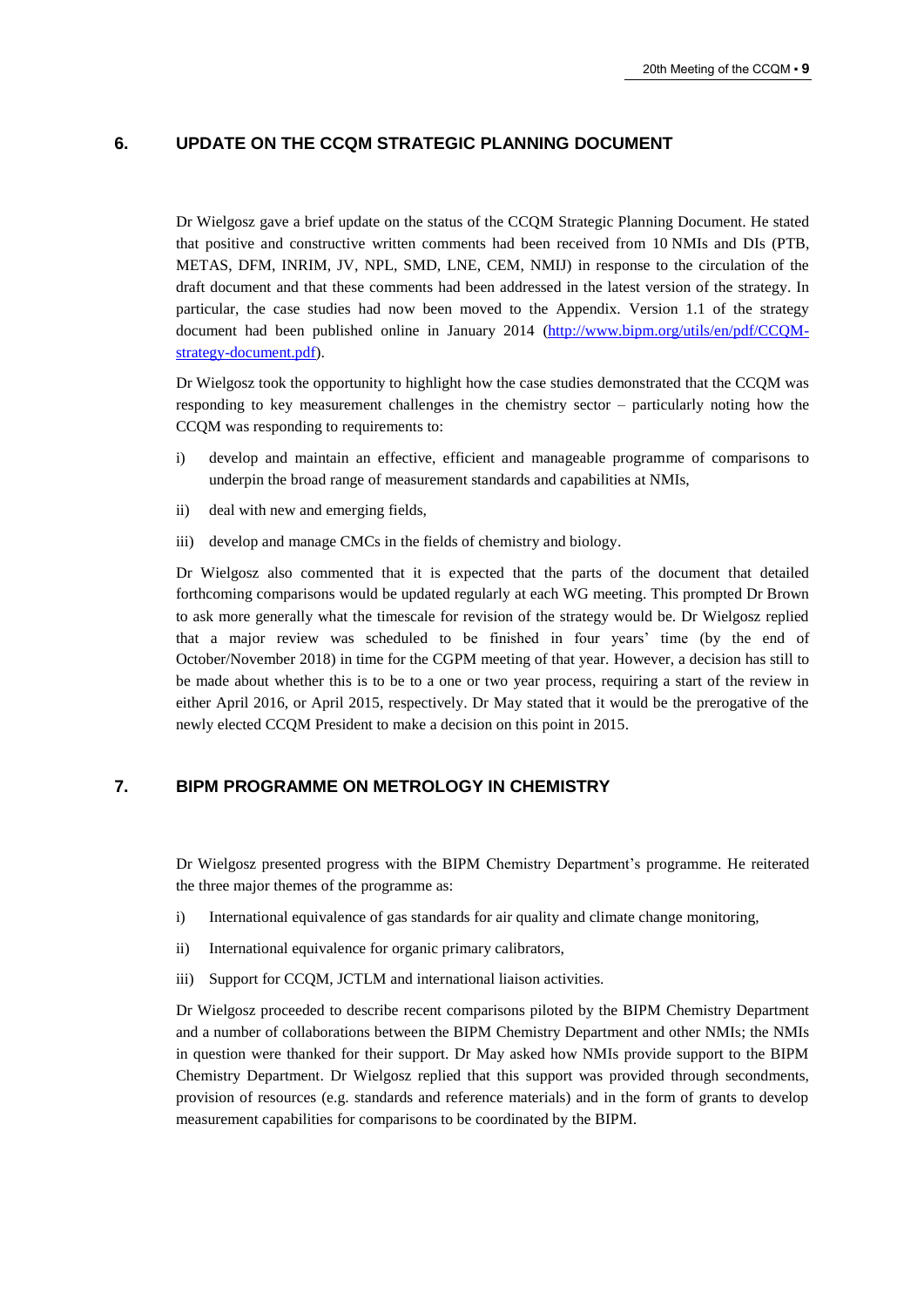A number of secondment opportunities to the BIPM Chemistry Department had recently been advertised and Dr Wielgosz announced the secondees who had been successful (from NIM, NPL, METAS and INMETRO) and the projects that they would be working on (two in the gas metrology area and two in the organic purity area).

A number of highlights from the recent work of the BIPM Chemistry Department were then presented. These included a number of key comparisons being coordinated by BIPM and recent work to resolve the differences between reference methods measuring the ozone adsorption cross section. The ozone cross section work had highlighted a 1.8 % discrepancy with currently accepted values and future activities would have to be developed to ensure global uptake of the new reference values. Dr Wielgosz then described [CCQM-K82](http://kcdb.bipm.org/appendixB/KCDB_ApB_info.asp?cmp_idy=1062&cmp_cod=CCQM-K82&prov=exalead) on methane at ambient levels, a prime example of how a structured programme of repeat comparisons had resulted in a significant decrease in measurement uncertainties and a vast improvement in equivalence. He stressed that this work will have a significant positive impact on global atmospheric monitoring. It was reported that work was under way for a similarly important ambient level key comparison of  $CO<sub>2</sub>$  in 2015, coordinated by the BIPM.

Dr Wielgosz outlined progress in organic purity projects being conducted by the BIPM Chemistry Department. In particular, he highlighted the CCQM-K55 series of comparisons of primary references for organic analysis. Dr Wielgosz discussed the use of qNMR in these purity studies and how this approach differed from the current mass balance approach to purity assessment. He also demonstrated that there was no significant relationship between qNMR accuracy and instrument field strength and that this had positive implications for the cost and resource requirements that NMIs would face in procuring such capabilities. He thanked the NMIJ for its assistance in obtaining the commitment from a manufacturer to donate an NMR instrument to the BIPM for work on qNMR in support of future comparisons to be coordinated by the BIPM. He noted that the BIPM is also working with a number of NMIs on a new IUPAC technical report on 'SI Value Assignment of the Purity of organic Compounds for use as Reference Materials and Calibrators'. Dr Westwood, BIPM, is the project chairman. Mention was also made of important progress with the first CCQM comparison on large molecule purity (human C-peptide) which is being jointly coordinated by the BIPM and NIM. A total of 16 NMIs and DIs have expressed interest in participating; currently homogeneity studies have been completed and stability studies are ongoing.

Dr Wielgosz finished by outlining plans for the BIPM chemistry programme for 2016-2019, that were based on the CCQM strategy document. The plans also included two additional projects for which the BIPM was unlikely to have the resources to fund, even though strong support had been expressed by some NMIs for the comparison on organic purity 500 Da to 1000 Da compounds. Dr Wielgosz hoped that additional funds could be found to carry out this work, which was of interest to the BIPM's stakeholders.

# **8. REPORTS FROM CCQM WORKING GROUPS**

#### **8.1 Key Comparisons and CMC Quality (KCWG)**

Dr Sin reported on the work of the KCWG. She opened by reiterating the need for face-to-face meetings of the KCWG to resolve problems and to make progress with the CMC review. She then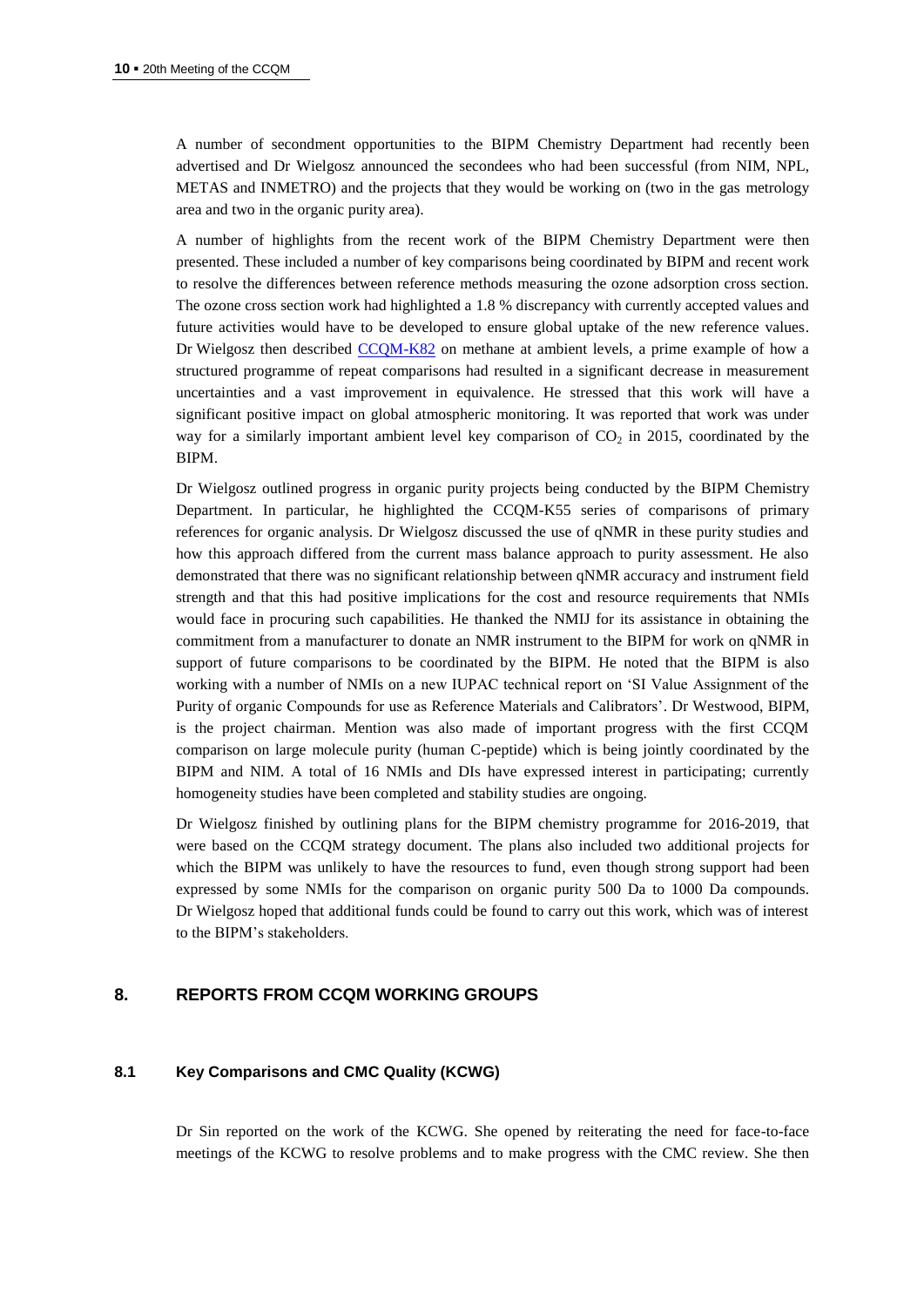highlighted the membership of the KCWG and commented in particular on some changes in the EURAMET delegation in 2014. So far in 2014, about 443 CMCs have been reviewed (290) or rereviewed (153). The largest number of submitted CMCs this year had come from Category 4 - Gases (125) but there has also been a large number from Category 1 – High Purity Chemicals (103) and Category 11 – Food (70). Re-review of the natural gas CMCs in Category 4 this year had been complicated by a lack of agreement on what constituted 'natural gas'. The timetable for the re-review of existing CMCs was stated (2015: some gases, 2016: pure chemicals and sediment, 2017-2018: organic solutions and biological fluids and materials) and the service categories that had not yet undergone re-review were highlighted. As of December 2013 the number of CMCs in the Chemistry and Biology area stood at 5539.

Dr Sin commented on the different approach taken to core competencies by the different WGs. She expressed her desire that in future CMCs should not be submitted on a one-to-one equivalence basis but instead could move towards a regime where a much more flexible scope could be claimed. She postulated that this would significantly reduce the number of CMCs being reviewed and re-reviewed. Such flexible claims could be supported by the type of 'report card' approach being pioneered by the BIPM and the OAWG and the core competencies approaches being developed in the WGs. Dr Sin pointed in particular to a very progressive claim from the SIM in organic purity which simply referred to the purity determination of low-polarity and low molecular weight high-purity chemicals. Whilst this claim required more discussion, this was highlighted as a starting point to a flexible CMC approach, which could be underpinned in future by the OAWG's 'four track' approach to comparisons.

Dr Sin highlighted to the CCQM the current issues to be addressed in order to further improve the review process and make it more effective and efficient. She stated that fixed deadlines were now in place and that, where these were not met, the claims in question would be transferred from the fasttrack into the non-fast-track, as was the case for all claims from one RMO in 2014. Dr Sin proposed the possibility of holding, where possible, short face-to-face informal meetings during the WG meetings in the second half of the year to resolve any outstanding issues. She also mentioned an initiative to be trialled in EURAMET and AFRIMETS to move away from e-mail based circulation of spreadsheets for review in favour of adopting a multi-user web-based document. Dr Sin finished by mentioning the continuing requirement for a clear way forward with respect to CMCs in the biology area.

Dr Sargent remarked that consistent and broad participation of NMIs and DIs over a prolonged period of time was of most importance when judging CMC claims of broader scope. Prof. Emons asked whether there was enough time in the KCWG meeting to review all the CMC claims submitted. Dr Sin replied that most claims are dealt with extremely quickly and it is only the complex or controversial claims that take time. Dr Wielgosz interjected that this is what should happen when the KCWG meets i.e. most of the review should have already been completed at the RMO level and the KCWG position is only to review the sub-set of submissions that could not be agreed upon at the RMO level. Dr Brown stated that fixed deadlines and a clear demonstration of full and effective processes by individual RMOs were also a key part towards achieving these aims. Dr May replied that the regional review process was still evolving and the thoroughness of review can change as participants change.

There was a discussion of the requirement for the re-review of CMCs. Dr Mester asked where the requirement for a re-review period of five years came from. Dr Steele countered that the five year rereview period is actually a requirement for the review of quality systems within RMOs, and the five year review period of CMCs was a working practice that had been adopted by the CCQM.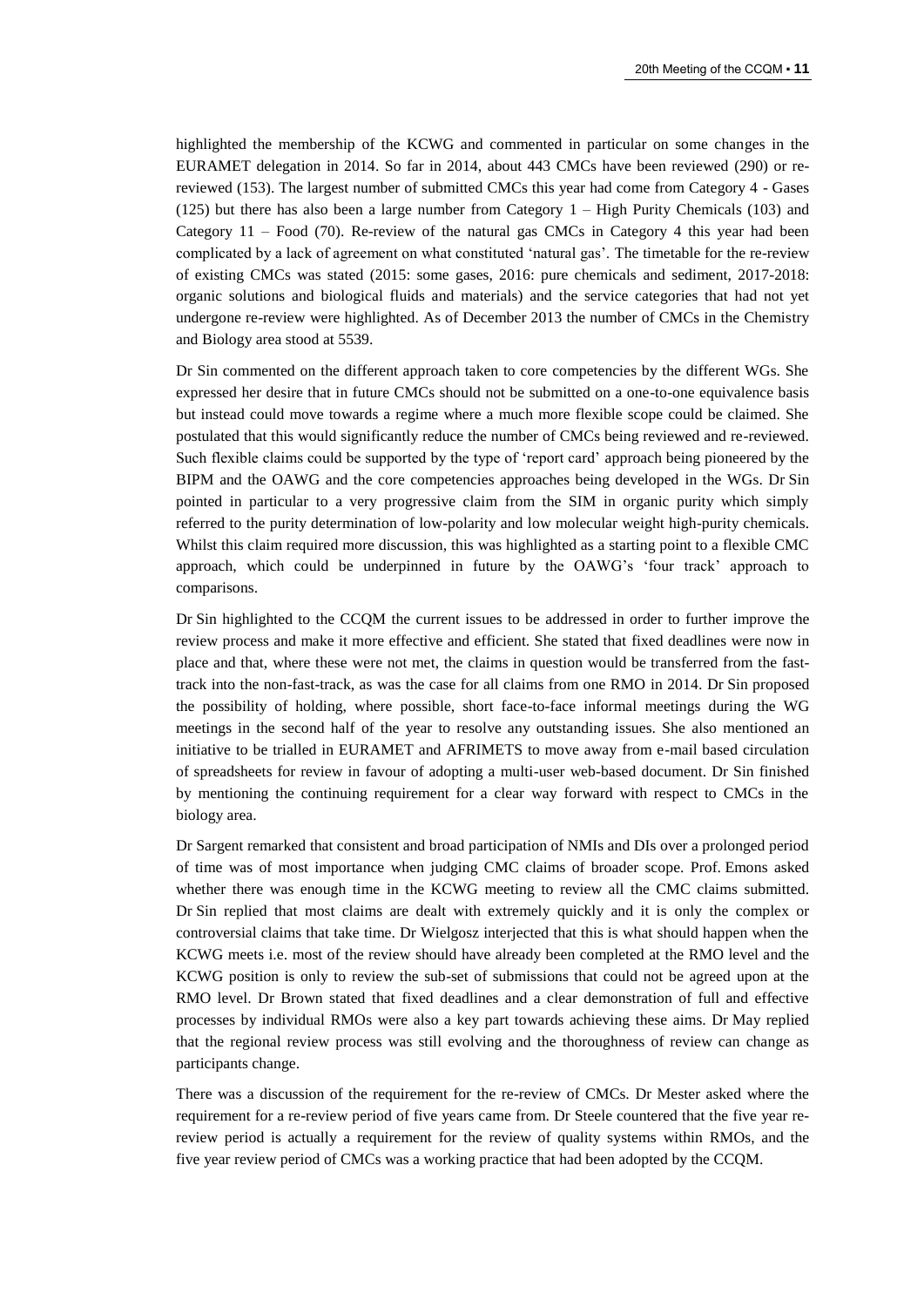#### **8.2 Steering Group on Microbial Measurements (MBSG)**

Dr Morrow reported on the work of the steering group, starting by outlining the membership and the group's current role. She reminded the CCQM of the measurement focus areas of the group: DNA sequence comparability and comparability of whole cell quantitation – measuring in particular cultures of cells and not individual cells. Dr Morrow commented that whilst the group aims to move towards running key comparisons in the future this is currently some way off.

Dr Morrow then outlined the results of a questionnaire aimed at identifying current and planned metrology developments in the field of microbiology at NMIs and DIs and expressed thanks to the organizations that took the time to respond (CENAM, INTI, IRMM, ISP, NIMC, NIST, NMIA, NPL). The results confirmed the interest in DNA marker quantification and also in the quantification of bacterial colonies. Dr Morrow also noted that Chile was the first country with a DI specifically for microbiology, and noted that in 2014 ISP-Chile would conduct a round robin trial for enumeration of *Staphylococcus aureus* and for the detection of *L. monocytogenes* in milk powder. It was also reported that a pilot study on the quantification of colony forming units on solid media had been proposed by the NMIA with a focus on the measurement uncertainty of the measurement.

Dr Morrow then updated the CCQM on the progress of the microbial identity investigative study to establish laboratory comparability for sequencing the 16S rRNA gene. There were six participants and three different sequencing platforms and sample preparation methods had been used. It was noted that the dataset characteristics were dependent on the sequencing platform and DNA preparation method. The results were described as a valuable step in establishing comparability in microbial identity sequencing data. The work has been written up ready to be submitted to a peer-reviewed journal. A follow up study proposal on the microbial sequence analysis of gDNA *S. enterica* strain LT2 has already been proposed. Dr Morrow then listed a number of proposals for future studies that were under consideration by the group including DNA purity assessment in collaboration with the BAWG.

Dr May commended the rapid and substantive progress made by the group, but cautioned that the desire to formulate possible CMCs was not the job of the group and should not provide the drivers for the studies proposed, instead it was the job of the group to arrange comparisons to support areas where NMIs and DIs have interest in putting CMCs forward. He further noted that this is a general problem in the bio-area where there is less experience of the CMC process. Prof. Emons noted that the majority of services requested in microbiology have to do with identity but he doubted whether there was currently the ability to assess traceability and uncertainty for nominal properties. Prof. Emons went on to note that contrary to this the JCTLM has a sub-group for this area and is already assessing a number of claims. Dr May replied that the JCTLM operated differently to the CCQM by first defining requirements and then establishing materials and services which meet these requirements. The CCQM approaches this from the other direction such that NMIs may provide any service they wish and could submit a CMC to support this and the CCQM must develop comparisons to support these claims. Dr Steele observed that the current CMC service categories are evolving as the related science evolves. He added that the object of the review exercise was to review the claims on the basis of the evidence one receives, which need not be limited to or necessarily have to include a CCQM comparison. Dr Locascio reiterated her approval for the approach taken by the group and asked whether the field would develop to address all identification and quantification issues. Dr Morrow replied that the requirements were being driven by the community and the group was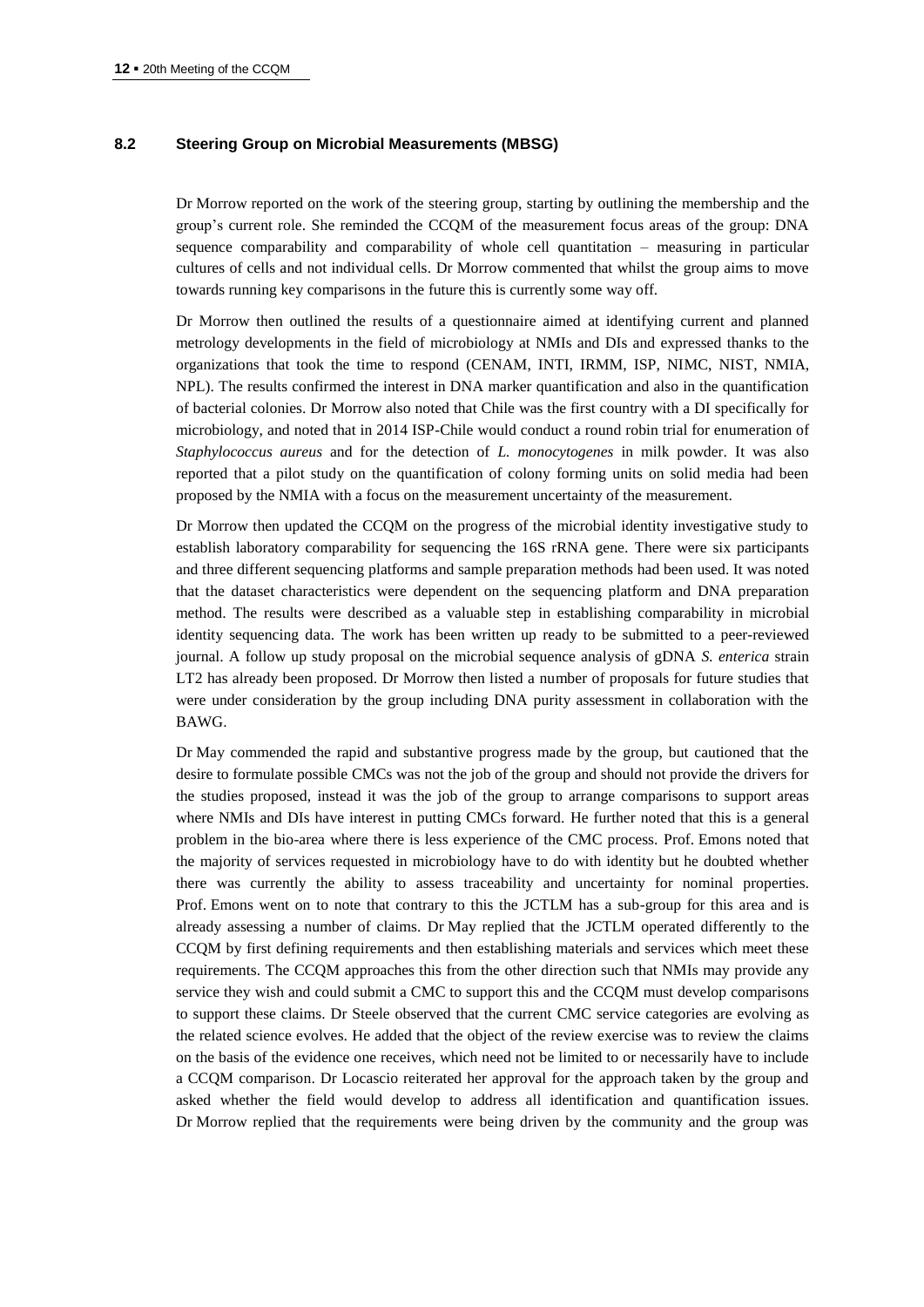following these closely adding that currently the food area is being addressed and then there would be plans to address clinical problems.

#### **8.3 Working Group on Surface Analysis (SAWG)**

Prof. Unger reported on the activities of the SAWG. The results of CCQM-P140 on CuInGaSe, alloy composition were presented with generally good equivalence observed. The final report is due to be delivered by June 2014 with the likelihood that KRISS will coordinate a follow-on key comparison starting in the second half of 2014. The results of CCQM-P130 on the electron beam micro-analysis (EMPA) of AuCu alloys were presented. Participants measured *k*-ratios, which are the primary result of the EMPA analysis. Dr Unger then proposed a key comparison to follow on from CCQM-P130 where Institutes would convert their measured *k*-ratios into mass concentrations using their own protocols and compare these against a conversion performed by NIST using a single traceable approach (CalcZAF). At this stage Dr Brown interjected that, as no new measurements were proposed only data manipulation, this constituted a conversion of a pilot study to a key comparison after the fact, and that surely this approach could not be allowed. Dr Wielgosz agreed that whilst the data analysis is an important part of the measurement procedure this approach violated the rules of the key comparison process and could not be allowed. Dr May agreed that to allow this would set a difficult precedent. Dr Güttler mentioned that in the past pilot studies have still been permitted as evidence in support of CMC claims. Dr Sargent agreed that the study could not now be converted into a key comparison to support CMC claims for mass concentration determination. Dr Steele mentioned that in other areas key comparisons sometimes use an independent source for the calculation of coefficients. Dr Brown countered that whilst this may be true the main issue in this case was that this was a proposed key comparison where the results were known in advance. Dr May agreed that the CCQM could not allow a key comparison after the fact and that, whilst the additional data reduction comparison was very useful, the exercise must remain as a pilot study. Dr Wielgosz reiterated that the pilot study could still be used to support CMCs if required, and reminded Prof. Unger that for mature measurement areas it was more efficient to move straight to key comparisons. Dr May agreed that it was probably best to only repeat the study as a new key comparison if a large number of participants were in agreement.

Prof. Unger moved on to talk about proposed new studies for the SAWG. The first topic mentioned was a pilot study on the measurement of BET surface of Alumo gels. Dr May stated that he thought BET measurement was a fairly mature area and that this should probably proceed straight to a key comparison. Dr Magnusson cautioned that there may still be equivalence problems between instruments used for these measurements. Dr Unger mentioned that UNIIM, the proposed pilot laboratory, would be asked to provide a letter of support in order to guarantee that a representative from the laboratory would be able to attend SAWG meetings throughout the lifetime of the comparison. Prof. Unger went on to state that in the absence of such a letter BAM would perform the coordination of the study. The first core competency study in the surface analysis area, a repeat of  $CCOM-K32$  'Amount of silicon oxide as a thickness of  $SiO<sub>2</sub>$  on Si', was also being planned and there was also some consideration of HfO<sub>2</sub> on Si measurement as a different, but highly relevant, oxide system.

Prof. Unger concluded by mentioning some pilot studies that were in the initial stages of planning. These included many ideas as outputs of projects funded by the European Metrology Research Programme or from the European Union's Seventh Framework Programme. Dr May warned against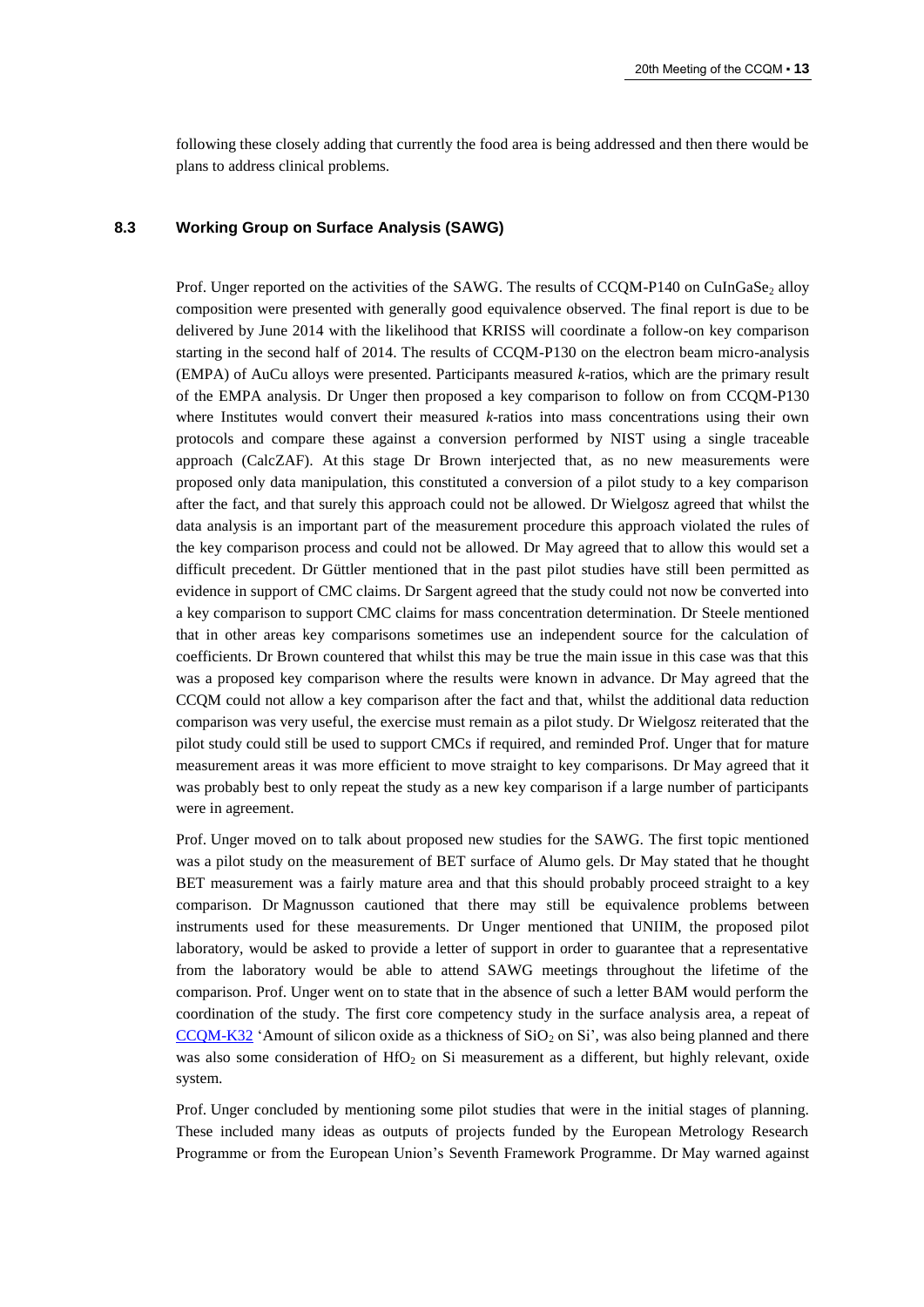the European research agenda leading the direction of future pilot studies. Ms Parkes asked about what service the proposed 'adsorbed DNA in microfluidic channels of PCR devices' study would support. Dr May replied that such a comparison need not map onto services on a one-to-one basis but instead could be indicative of a more general measurement capability.

#### **8.4 Working Group on Bioanalysis (BAWG)**

Ms Parkes reported on a number of highlights from the BAWG's recent work; in particular, the CCQM-P154 study on absolute DNA quantification which was a route to traceability for nucleic acid measurement. Good equivalence was observed across the 10 participants, with Ms Parkes commenting that an in-depth discussion of the results within the WG had helped resolve some issues which had improved the equivalence further. It was noted that this was a big advance in metrology for quantifying DNA and it was hoped that NMIs and DIs would soon be able to confidently claim CMCs and disseminate traceability in this area. However, Ms Parkes remarked that it was still unclear as to how the KCRV would be calculated, what form a CMC in this area would take, what the source of traceability would be, and whether CMCs could be claimed without a key comparison. It was noted that discussion on this topic was ongoing. Prof. Emons pointed out that CMC claims based on the DNA study reported would not need the word 'absolute'. Dr Park replied that this was because no calibrant was used. Prof. Emons commented that this usage was associated with the description of the method being used, but should not be a property of the result.

Ms Parkes went on to explain that the BAWG has discussed a number of issues to do with the protein measurement space; in particular, an examination of current activities, gaps in knowledge, future directions and requirements for studies in this area. Issues associated with reference material (RM) and certified reference material (CRM) production as pure materials and as matrix materials were also highlighted, and Ms Parkes described the current and future studies being undertaken by the group which aim to address these challenges.

Ms Parkes proceeded to elaborate on proposed future studies associated with hGH quantification in human serum and quantification of CD34+ cell counts. It was also noted that the [CCQM-](http://kcdb.bipm.org/appendixB/KCDB_ApB_info.asp?cmp_idy=1256&cmp_cod=CCQM-K110&prov=exalead)[K110/](http://kcdb.bipm.org/appendixB/KCDB_ApB_info.asp?cmp_idy=1256&cmp_cod=CCQM-K110&prov=exalead)P113.2 study on Bt63 in GM rice had been suspended since shipping issues had adversely affected the majority of study participants so that the sample integrity could no longer be relied upon. The BAWG had decided to conclude the work as an 'investigative study' which would not be approved for the support of CMC claims. Ms Parkes also reported that the BAWG had actively participated in discussions in the CCU over a new working party to look in more detail at dimensionless quantities.

Ms Parkes then took the opportunity to raise concerns about the CMC process in biology and what were perceived to be the current difficulties in CMCs from the BAWG being accepted into the KCDB. In particular Ms Parkes expressed support for generic CMCs covering a range of analytes and matrices.

As a result of some concerns over the reorganization of the CCQM WGs expressed by Ms Parkes, on behalf of BAWG participants, towards the end of her presentation, Dr May took the opportunity to widen the discussion of this topic, rather than discussing it under original agenda item 12 'New name and proposed structure of the CCQM'. This was because most of the discussion was associated with the biology area. Dr May reiterated the proposed change of name of the CCQM to 'Consultative Committee for Amount of Substance: Metrology in Chemistry and Biology'. In light of some of the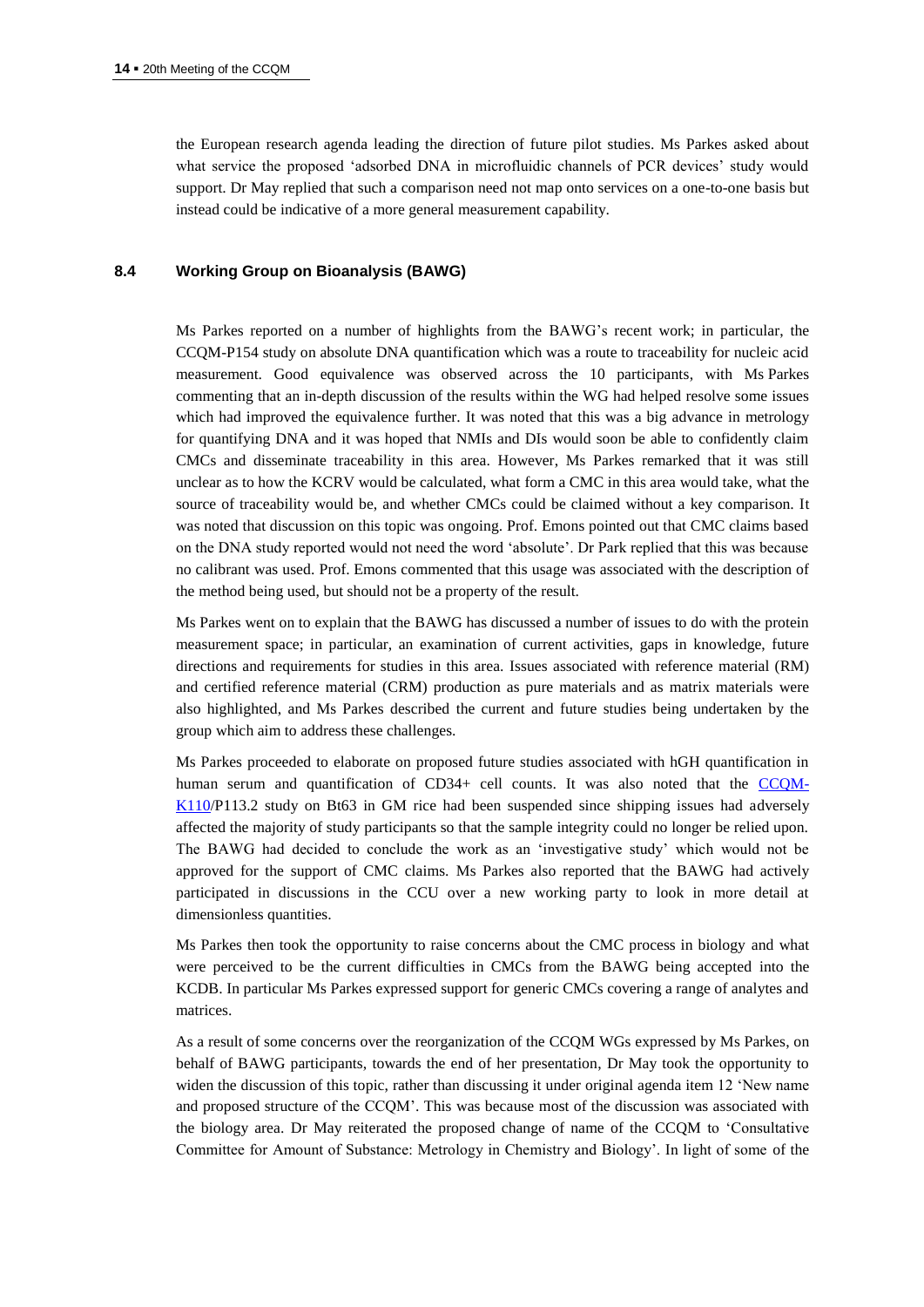issues raised in Ms Parkes's presentation Dr May emphasized that there may be aspects of the work which the CC undertakes which are outside the strict understanding of amount of substance measurement, and indeed that some non-SI issues would be addressed.

Dr May suggested that, under the new arrangements for the CC, he proposed that the SPWG, KCWG and the CCQM continue to meet at the BIPM every April, but that the other WGs no longer meet at this time and instead hold their meetings at some other time of year and in a different location. As such WGs may only meet once a year. Ms Parkes expressed concern that the resources and numbers of participants from institutes were limited and unless the four new biology-related WGs met in a series arrangement it would be unlikely that they would get enough participants to be viable. Dr Mackay mentioned that the biology area is still very diverse and that there may be some benefit in a bigger WG continuing and addressing all these sub-areas. Dr May stated that once WG chairs had been appointed they could organize the meetings in any way they saw fit and this certainty did not preclude the series arrangement suggested. Prof. Emons commented that whilst the structure of the chemistry-based WGs was already clear the arrangement of WGs in the biology area was less so and that other groupings could have been selected. Dr May replied that these are based on subject areas where distinct activity at NMIs and DIs already exists. Dr Locascio expressed support for the idea of sequential meetings of the proposed new biology WGs whilst the evolution of the structure takes place. Dr Sassi commented that the proposed new biology WGs must still continue to address fundamental metrology and focus on traceability and the identity of measurands, especially where traceability is to units other than the mole.

Continuing the discussion on the proposed biology WGs, Dr Morrow acknowledged the issues of resource limitation and stated that it is something that is already being taken into account. Dr Mester added that current resources are a closed system and so it is very important for each of these new WGs to be clear in its aims and not to replicate work or get involved in areas that are already mature. Dr Watters commented that initially the chemistry activity in NMIs was small when the CCQM first started but it has now grown into a very large endeavour, and that the same could well happen in the biology area. Dr Steele made the point that structure and logistics were different issues and that whilst it is easier to achieve progress with smaller groups the CCQM must be cautious about expanding too rapidly. He also made the point that it would have been possible to further split the chemistry WGs into two, namely 'physical chemistry' and 'inorganic/organic' groupings, in a similar fashion to the way the CCRI is arranged, although he stated that he was not necessarily in favour of this since the plenary meeting could then become too exclusive.

Dr Mitani asked what effect the proposed increase in the number of working groups in biology would have on the metrology programme at the BIPM. Dr Wielgosz replied that the BIPM programme was formulated based on user needs, the CCQM strategy and advice from the SPWG, rather than organizational changes to the CC.

#### **8.5 Working Group on Electrochemical Analysis (EAWG)**

Dr Mariassy reported the results of a number of CCQM and RMO comparisons. In particular the arrangements for the linking study of amount content of oxidants expressed as potassium dichromate in [CCQM-K96.1](http://kcdb.bipm.org/appendixB/KCDB_ApB_info.asp?cmp_idy=1341&cmp_cod=CCQM-K96.1&prov=exalead) were presented and the process for the generation of the link between NIM and KRISS was explained in detail. The results from [APMP.QM-K19/](http://kcdb.bipm.org/appendixB/KCDB_ApB_info.asp?cmp_idy=1358&cmp_cod=APMP.QM-K19&prov=exalead)P25 for the measurement of borate buffer were presented. It was noted that many of the secondary measurements agreed extremely well with the primary measurements made using the Harned Cell. Dr Mariassy also presented the good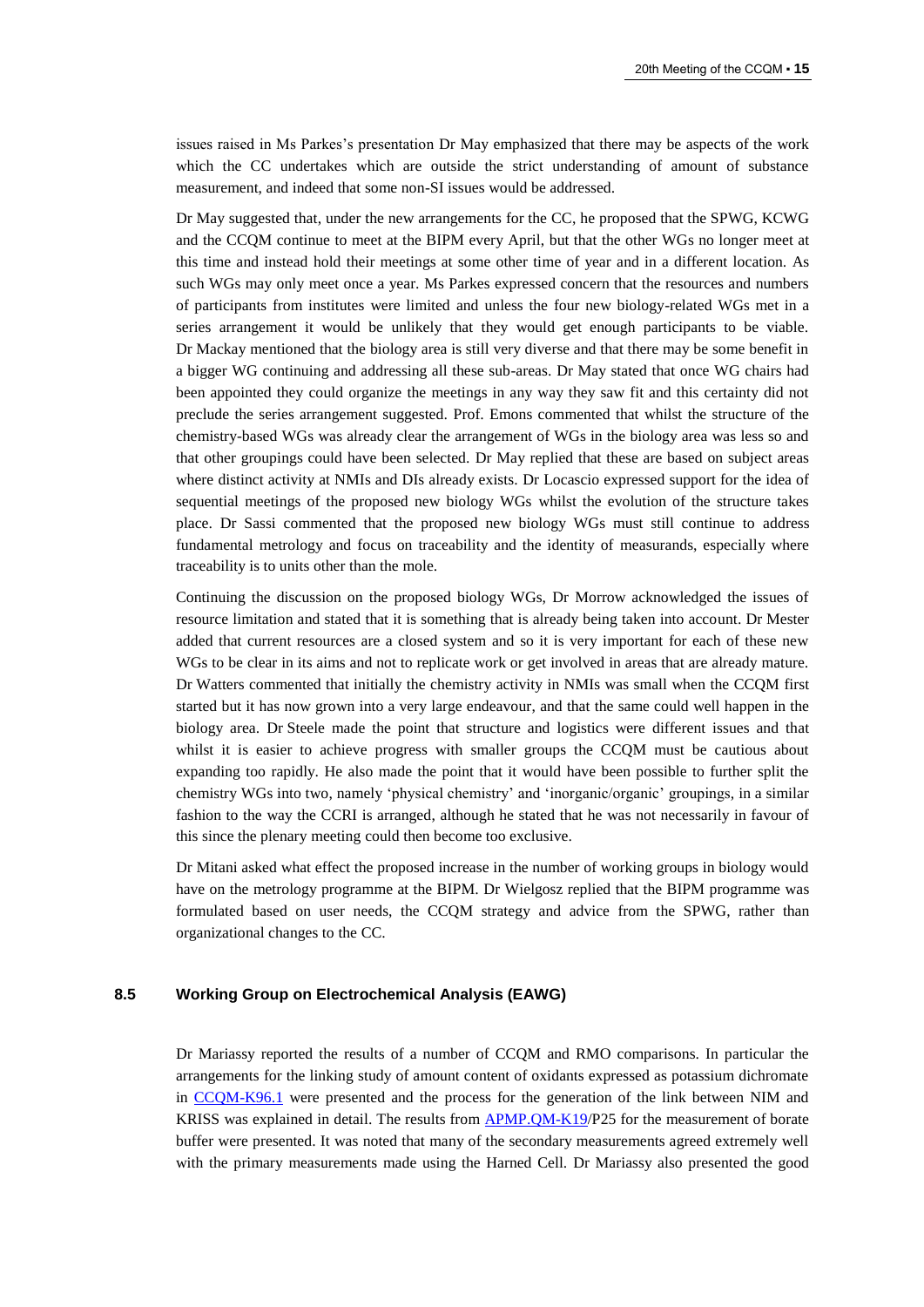equivalence observed during the SIM.QM-K92 study on electrolytic conductivity which linked to CCOM-K92.

It was reported that the deadline for the [CCQM-K99](http://kcdb.bipm.org/appendixB/KCDB_ApB_info.asp?cmp_idy=1151&cmp_cod=CCQM-K99&prov=exalead) comparison on the pH of physiological phosphate buffer had been extended following delivery problems experienced by 5 of the 19 participants. Prof. Emons asked whether the delays in transport would compromise the stability of the samples. Dr Mariassy replied that the stability was being monitored throughout the lifetime of the study by PTB and so this was under control but was not expected to be a problem as long as the bottles were not opened in transit.

The results were presented for the CCQM-P142 study on the conductivity of seawater. There were 18 participants including oceanographic laboratories. It was noted that the inconsistencies observed decreased with temperature and increased with conductance. These differences were larger than expected. The salinometers operated by the oceanographic laboratories, which are traceable to the practical salinity scale, showed extraordinarily good agreement with the reference value and with much lower uncertainties than produced by the primary conductance measurements at the NMIs.

Dr Mariassy then went on to report on the resolution to the linking of conductivity study [COOMET.QM-K36](http://kcdb.bipm.org/appendixB/KCDB_ApB_info.asp?cmp_idy=1144&cmp_cod=COOMET.QM-K36&prov=exalead) with CCQM-K36. The linking procedure used was described in document COOMET-R14 and it had been the opinion of the EAWG that the linking uncertainty was too small since it only included repeatability contributions. The matter was referred to the BIPM Director's Advisory Group on Uncertainties where no significant issues with the procedure were found. Dr Mariassy reported that the report had therefore been accepted but with the comment that future implementations of such linking comparisons needed further discussion.

Finally, Dr Mariassy reported on the outcome of CCQM-P37.2 on the international comparison of Ag/AgCl electrodes for pH measurement being piloted by the NPL. The study tested NMIs' ability to prepare Ag/AgCl reference electrodes with the aim of improving the future repeatability and equivalence of primary pH measurements. The results suggested that the differences in preparation of these electrodes at different institutes may not be the major course of variability in Harned Cell measurement. Dr Brown commented that the differential performance of electrodes in different solutions, especially when the electrodes depart significantly from ideality, may still be a contributing factor to lack of equivalence since this was not fully tested by the comparison.

#### **8.6 Working Group on Organic Analysis (OAWG)**

Dr Mackay reported on the work of the group reiterating the four track approach to comparison work of the OAWG. First the Track A comparison [CCQM-K55.c](http://kcdb.bipm.org/appendixB/KCDB_ApB_info.asp?cmp_idy=1072&cmp_cod=CCQM-K55.c&prov=exalead) on the purity of L-Valine was presented showing encouraging equivalence across the majority of the 20 NMIs and DIs taking part. This was followed by a discussion of the CCQM-P150 qNMR pilot study which in particular was focussed on better understanding the sensitivities of results to sample preparation, data acquisition and data processing methods. Again, the results showed good equivalence across the vast majority of participants. Dr May expressed his wish that this study would be written up for publication in a peerreviewed journal.

Dr Mackay then introduced the Track C comparison on the purity of avermectin B1a. It was noted that the results would need normalization back to dry mass owing to significant uptake of water after the sample bottles had been opened. Dr Mackay also reported that there had been significant discussion about the measurand in the study because of the large number of diastereomers present.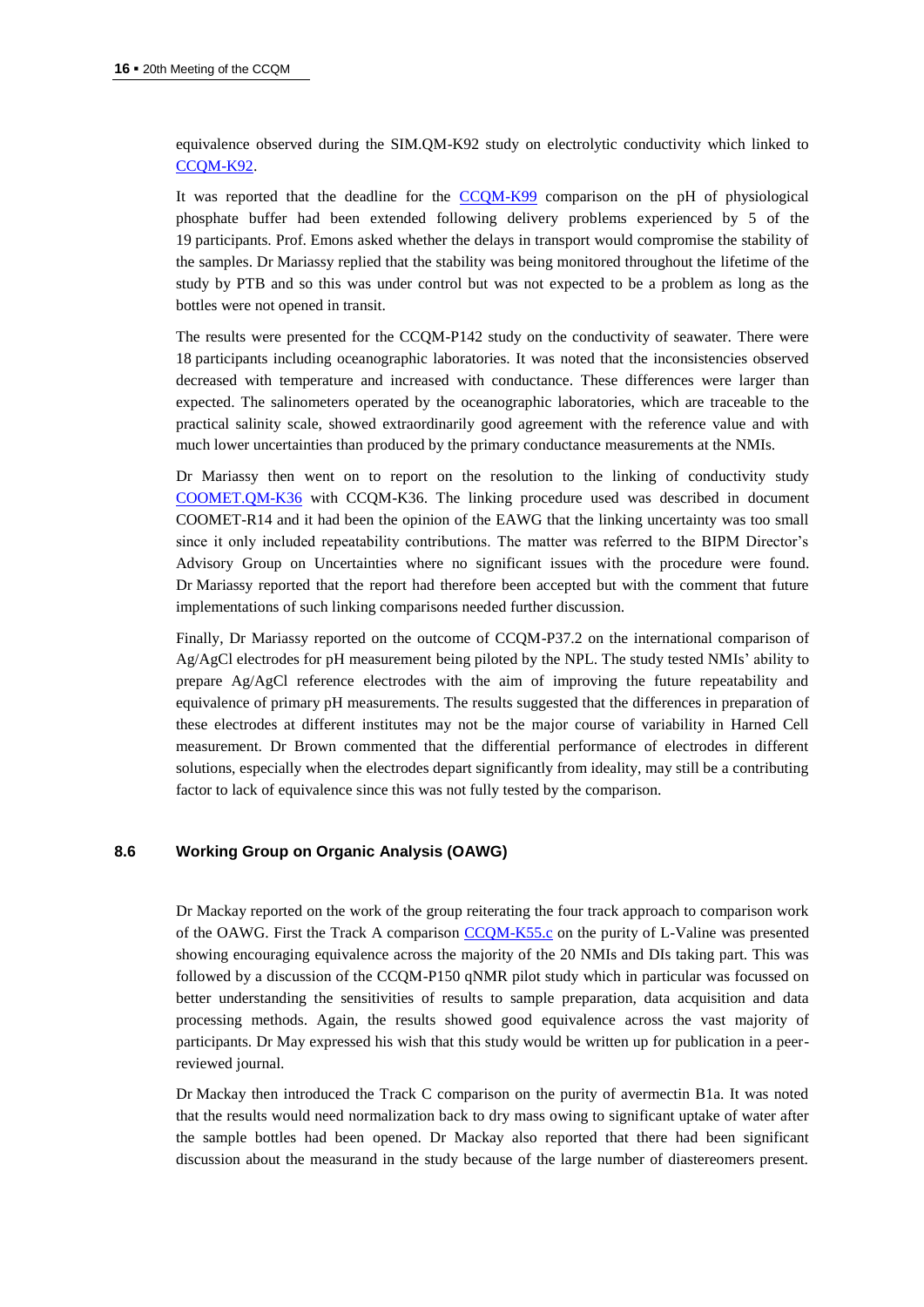Dr Mackay reminded the CCQM of the wide ranging results from the first Track A 'Matrix' key comparison on pesticides in tea and then introduced a follow-up comparison that was planned on PAHs in tea so that some laboratories would be able to demonstrate better equivalence in the future.

Dr Mackay reported that there was significant discussion on the follow-up studies K6.2, 11.2 and 12.2. Whilst the results from cholesterol had been good, the comparison of glucose and creatinine had once again caused problems. NIST was the linking laboratory to the previous study, however NIST, PTB and KRISS were asked to re-perform the measurements to provide additional linkage information. These laboratories agreed well for creatinine, but there was significant disagreement for glucose. Further investigation had been carried out to investigate the effect of sample equilibration time for the isotopic internal standards and the effect of lipid content, and both of these aspects demonstrated the stability of the samples over time so this had thus been discounted as a possible reason for lack of equivalence. Dr Mackay reminded the CCQM that comparisons with this suite of key analytes had been continuing for 14 years at the CCQM and RMO level and that the links back to laboratories taking part in comparisons previously had assumed that the performance of these laboratories had remained constant. It was now clear, concluded Dr Mackay, that linking back over such long periods was meaningless and that these comparisons would have to be treated as new, separate studies.

Dr Mackay then referred to the excellent work done by the BIPM in producing 'report cards' for NMIs' and DIs' performance in purity key comparisons, making it very easy to gauge competence and experience of the different laboratories. The presentation was concluded with a brief mention of future studies, including [CCQM-K55.d](http://kcdb.bipm.org/appendixB/KCDB_ApB_info.asp?cmp_idy=1359&cmp_cod=CCQM-K55.d&prov=exalead) on the purity of folic acid, [CCQM-K102/](http://kcdb.bipm.org/appendixB/KCDB_ApB_info.asp?cmp_idy=1235&cmp_cod=CCQM-K102&prov=exalead)P138 on brominated flame retardants in sediment, [CCQM-K109/](http://kcdb.bipm.org/appendixB/KCDB_ApB_info.asp?cmp_idy=1255&cmp_cod=CCQM-K109&prov=exalead)P148 on high-polarity analytes in biological matrix (measurands: urea and uric acid in serum), and a planned track C comparison on pharmaceuticals in surface water.

Opening the discussion on the presentation, Prof. Emons expressed concern that, in relation to the avermectin B1comparsion, dry mass was an operationally defined parameter and asked which protocol would be used for its measurement. Dr Wielgosz interjected that the measurements had already been carried out and this was not a question of choosing a conventional method of drying, but rather the water data would be ignored since the comparison failed on this and could not be used to compare capabilities for measuring water in purity determinations. Dr Watters asked how the KCRV was being determined for the purity comparisons. Dr Westwood stated that for the K55 series this was currently based on the consensus measurement of the four impurity types, although he also remarked that in future qNMR results might be incorporated into the calculation since it was able to measure the purity directly. Returning to the K6.2, 11.2 and 12.2 studies, Dr Watters expressed concern that the linking had failed and this reflected badly on the shelf life of CMCs. Dr May replied that this was still a relatively small dataset and more information was needed to truly understand the shelf life of CMCs. Dr Brown added that the validity of CMCs was less likely to be simply related to elapsed time but would instead be more significantly affected by stage boundary events such as changes in staff or equipment, which could happen on any timescale.

#### **8.7 Working Group on Inorganic Analysis (IAWG)**

Dr Sargent gave a brief review of the activities of the IAWG. In particular he presented [CCQM-K106/](http://kcdb.bipm.org/appendixB/KCDB_ApB_info.asp?cmp_idy=1252&cmp_cod=CCQM-K106&prov=exalead)P128.1 on Pb, As and Hg in cosmetics where there had generally been extremely good equivalence. However, Dr Sargent noted that the only participant not registered for the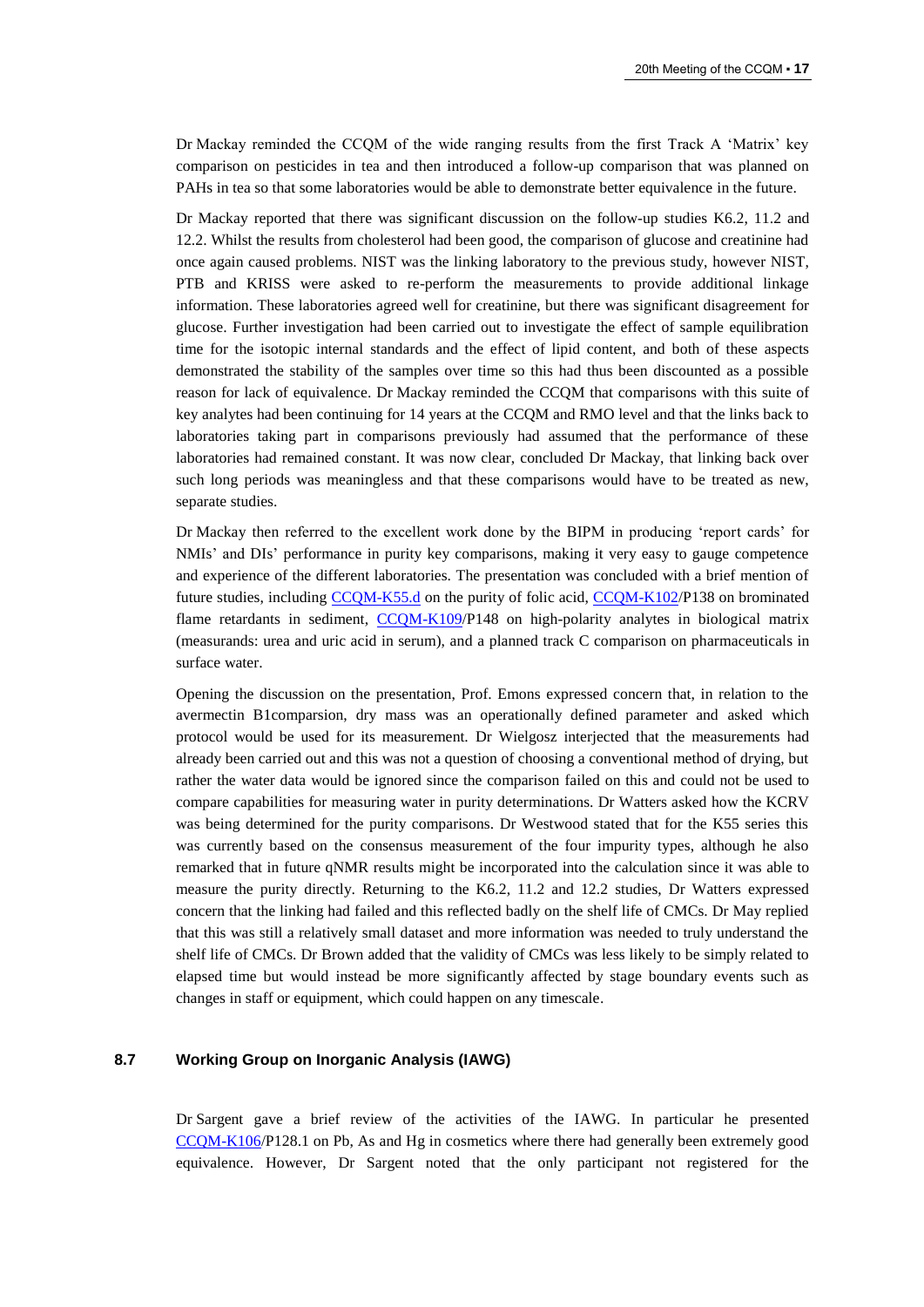key comparison had been a Brazilian laboratory which intended to use neutron activation analysis (NAA) but which had not received the sample because it had been blocked by Brazilian customs. As a result the pilot study part of the comparison had been cancelled. The results of [CCQM-K107/](http://kcdb.bipm.org/appendixB/KCDB_ApB_info.asp?cmp_idy=1253&cmp_cod=CCQM-K107&prov=exalead)P146 on elements and Se speciation in human serum were also presented. Again, equivalence was generally very good, but the agreement between laboratories for the Se speciation measurement was not as good as the measurements of the element. The results from [CCQM-K98/](http://kcdb.bipm.org/appendixB/KCDB_ApB_info.asp?cmp_idy=1150&cmp_cod=CCQM-K98&prov=exalead)P134 on isotopic composition of Pb in solution and in bronze also showed extremely good agreement across a large number of the isotope ratios requiring measurement. There was also very good equivalence for the optional measurement of the molar mass of Pb in bronze.

Dr Sargent then introduced a number of new key comparisons and pilot studies which had been agreed during 2013-2014. [CCQM-K124](http://kcdb.bipm.org/appendixB/KCDB_ApB_info.asp?cmp_idy=1368&cmp_cod=CCQM-K124&prov=exalead) on trace elements and chromium speciation in drinking water was proposed as a benchmarking exercise where sample preparation is simple and all those NMIs and DIs with relevant CMCs were being encouraged to participate. Dr Sargent explained that the original UNIIM proposal for a comparison on nitrogen factors had been reworded to be consistent with CCQM aims, such that it now required the measurement of mass fraction of nitrogen in glycine and milk powder. It was noted that CCQM-P160 on the measurement of isotope ratios and molar mass measurements of Si isotopes in isotopically enriched silicon was related to the Avogadro project but would also be useful for other areas of study. Dr Sargent then presented the IAWG 5-year plan for key comparisons and pilot studies, also highlighting that isotope *delta* values did not fit into any of the current service categories.

Dr Sargent concluded by stating that the number of actively participating institutes in the IAWG was still growing and now included all RMOs. Further, he proffered the opinion that two meetings a year was cost-effective in terms of ensuring that work progresses steadily and so allowing a wide range of technical presentations and discussions. Dr May replied that since the cost of meetings had to be supported by NMI directors it was important to have their support for the frequency of meetings proposed. Dr Steele agreed with Dr May and stated that he thought most NMI directors would also agree, and encouraged much more work to go on between meetings. Dr Steele also expressed the opinion that, whilst international collaboration is at the heart of a successful metrology system, from a budgetary point of view it was not the responsibility of mature laboratories to train newer laboratories. Dr Güttler agreed that it was important for all laboratories to derive the maximum benefit from participation in studies and from the results that are obtained.

Dr Ellison raised a question about whether  $k=1$  or  $k=2$  uncertainties should be plotted on results graphs. Dr Wielgosz replied that the rules on the KCDB were quite clear: results must be plotted as *k*=1 and degrees of equivalence as *k*=2. Dr Sargent insisted that users only looked at the result graph and here *k*=2 was the most useful plot. Dr Ellison added that was also a question of the best style of presentation for meetings. Dr May reiterated that the KCDB rules were clear but that for the sake of presentations he would leave it to WG chairs as how to present the data.

In concluding the discussions on the presentation Dr May highlighted three issues that he wanted the SPWG to consider going forward:

- i) appropriate mechanisms and guidelines to deal with guest laboratories that are not NMIs and DIs being invited to, and participating in, WG meetings.
- ii) unified nomenclature for the core comparison approaches being undertaken by different WGs to avoid confusion when communicating outside the CCQM.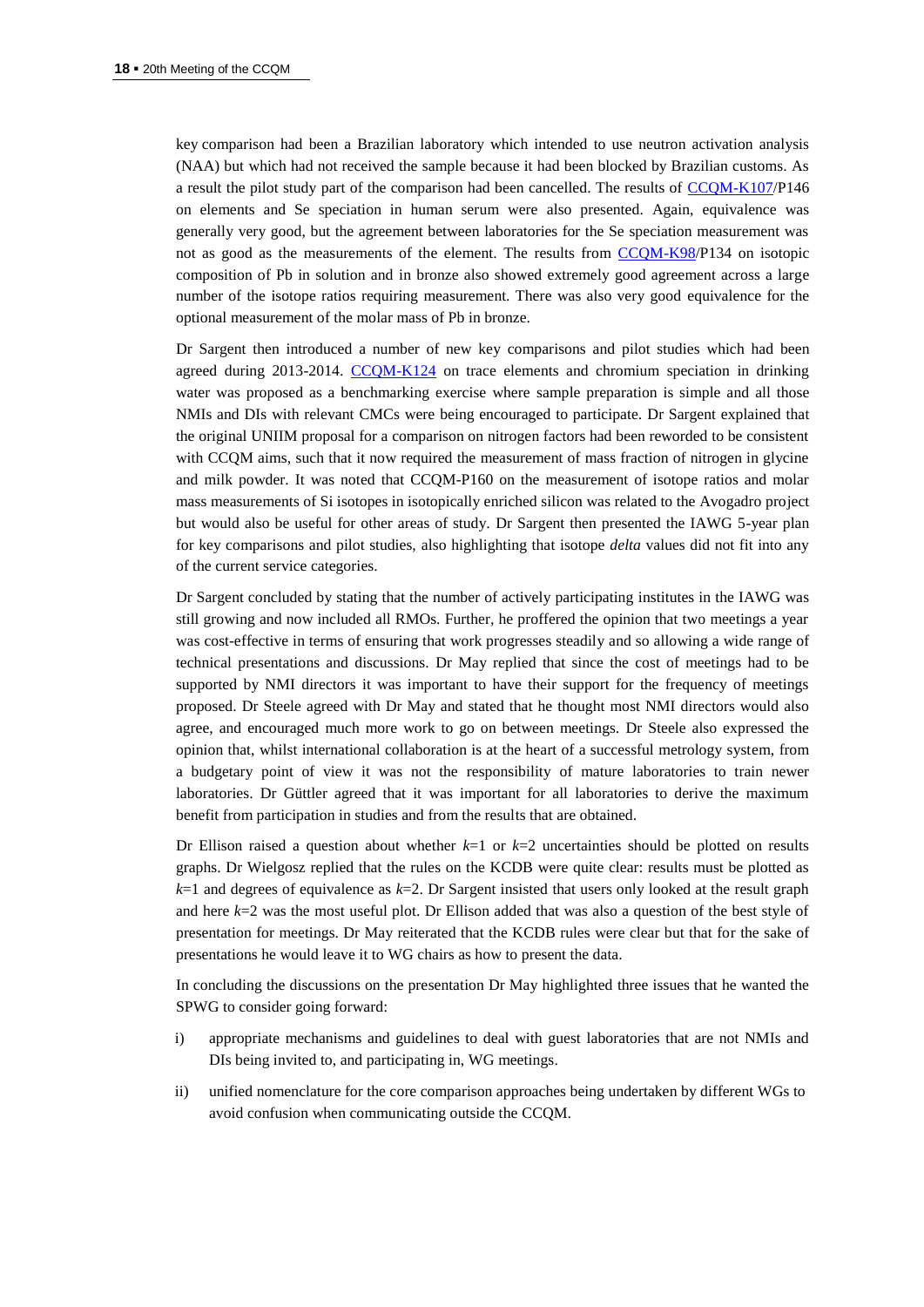iii) guidelines for the conduct of linking comparison studies, in particular how closely in time they must follow the original comparison.

#### **8.8 Working Group on Gas Analysis (GAWG)**

Dr Kim reported on the work of the GAWG, in particular one final report and six progress reports on comparison studies. Following extensive discussions about the uncertainty of the KCRV, the [CCQM-](http://kcdb.bipm.org/appendixB/KCDB_ApB_info.asp?cmp_idy=1145&cmp_cod=CCQM-K93&prov=exalead)[K93](http://kcdb.bipm.org/appendixB/KCDB_ApB_info.asp?cmp_idy=1145&cmp_cod=CCQM-K93&prov=exalead) study on ethanol in nitrogen had now been completed with good equivalence shown across participants at the 120 µmol/mol level. Dr Kim then presented the results of [CCQM-K82](http://kcdb.bipm.org/appendixB/KCDB_ApB_info.asp?cmp_idy=1062&cmp_cod=CCQM-K82&prov=exalead) on ambient level CH4, coordinated by the BIPM. As mentioned by Dr Wielgosz earlier, in his presentation of the BIPM Chemistry Department activities, the equivalence observed was extremely good and a significant improvement when compared to CCQM-P41 in 2003. Dr May remarked that the value of one of the standards from the World Meteorological Organization (WMO) laboratory taking part, NOAA, disagreed slightly with the results of the other NMIs and DIs and asked what the significance of this was. Dr Kim replied that the NOAA had found the comparison useful and were able to investigate and resolve the source of this bias. He further explained that the WMO scale was based on stability and measurements in their networks that monitored changes from year to year. The WMO could decide to make a change to this scale (as had previously been done) and data in the WMO databank could be altered if required. Dr Brewer added that another advantage of equivalence with the WMO scale was that certified reference materials could also be supplied by NMIs, which would help alleviate the growing supply and demand mismatch for such materials for global monitoring purposes.

Dr Kim then presented preliminary results from [CCQM-K101](http://kcdb.bipm.org/appendixB/KCDB_ApB_info.asp?cmp_idy=1168&cmp_cod=CCQM-K101&prov=exalead) on oxygen in nitrogen where results were generally good, and an update on [CCQM-K90](http://kcdb.bipm.org/appendixB/KCDB_ApB_info.asp?cmp_idy=1095&cmp_cod=CCQM-K90&prov=exalead) on formaldehyde in nitrogen where there had been some delays caused by cylinder transportation legislation, which NIST and the BIPM were currently trying to resolve. Dr Kim then expounded on the proposed scheme for the first GAWG core comparison, [CCQM-K111](http://kcdb.bipm.org/appendixB/KCDB_ApB_info.asp?cmp_idy=1335&cmp_cod=CCQM-K111&prov=exalead) on propane in nitrogen, which would be followed closely by RMO linking studies. This led into a wider presentation of the GAWG strategy for the measurement of core comparison mixtures and also for purity assessment. The documentation to underpin this approach is at the draft stage and will be circulated to the GAWG ahead of the meeting in the second half of 2014.

A number of updates on future studies were then given including: [CCQM-K112](http://kcdb.bipm.org/appendixB/KCDB_ApB_info.asp?cmp_idy=1336&cmp_cod=CCQM-K112&prov=exalead) on biogas, [CCQM-](http://kcdb.bipm.org/appendixB/KCDB_ApB_info.asp?cmp_idy=1337&cmp_cod=CCQM-K113&prov=exalead)[K113](http://kcdb.bipm.org/appendixB/KCDB_ApB_info.asp?cmp_idy=1337&cmp_cod=CCQM-K113&prov=exalead) on noble gas mixtures, [CCQM-K116](http://kcdb.bipm.org/appendixB/KCDB_ApB_info.asp?cmp_idy=1353&cmp_cod=CCQM-K116&prov=exalead) on water in nitrogen, [CCQM-K117](http://kcdb.bipm.org/appendixB/KCDB_ApB_info.asp?cmp_idy=1361&cmp_cod=CCQM-K117&prov=exalead) on ammonia in nitrogen, [CCQM-K118](http://kcdb.bipm.org/appendixB/KCDB_ApB_info.asp?cmp_idy=1362&cmp_cod=CCQM-K118&prov=exalead) on natural gas, [CCQM-K119](http://kcdb.bipm.org/appendixB/KCDB_ApB_info.asp?cmp_idy=1363&cmp_cod=CCQM-K119&prov=exalead) on LPG and [CCQM-K120,](http://kcdb.bipm.org/appendixB/KCDB_ApB_info.asp?cmp_idy=1364&cmp_cod=CCQM-K120&prov=exalead) a repeat study on  $CO<sub>2</sub>$  in air at ambient levels. Dr Kim concluded by presenting the outline programme for GAWG comparisons to 2018.

In reference to CCQM-K117, Dr May enquired whether there was any indication that this was in fact a repeat of [CCQM-K46.](http://kcdb.bipm.org/appendixB/KCDB_ApB_info.asp?cmp_idy=692&cmp_cod=CCQM-K46&prov=exalead) Dr Wielgosz replied that there was no standardized nomenclature or common usage and practice for this in the CCQM at present. Dr Sin agreed that the KCWG did not always know which comparisons were repeat studies. Dr van der Veen mentioned that the natural gas and ammonia comparisons are not strictly repeats since the concentrations being measured are different to those in the original studies. Dr Wielgosz reminded the CCQM of the facility to archive historical comparisons, which no longer support CMCs, into an appendix on the KCDB, but noted that the CCQM had not yet used it. He wondered whether the time had come to start using the facility. Concluding the discussion Dr May expressed the opinion that there ought to be an agreed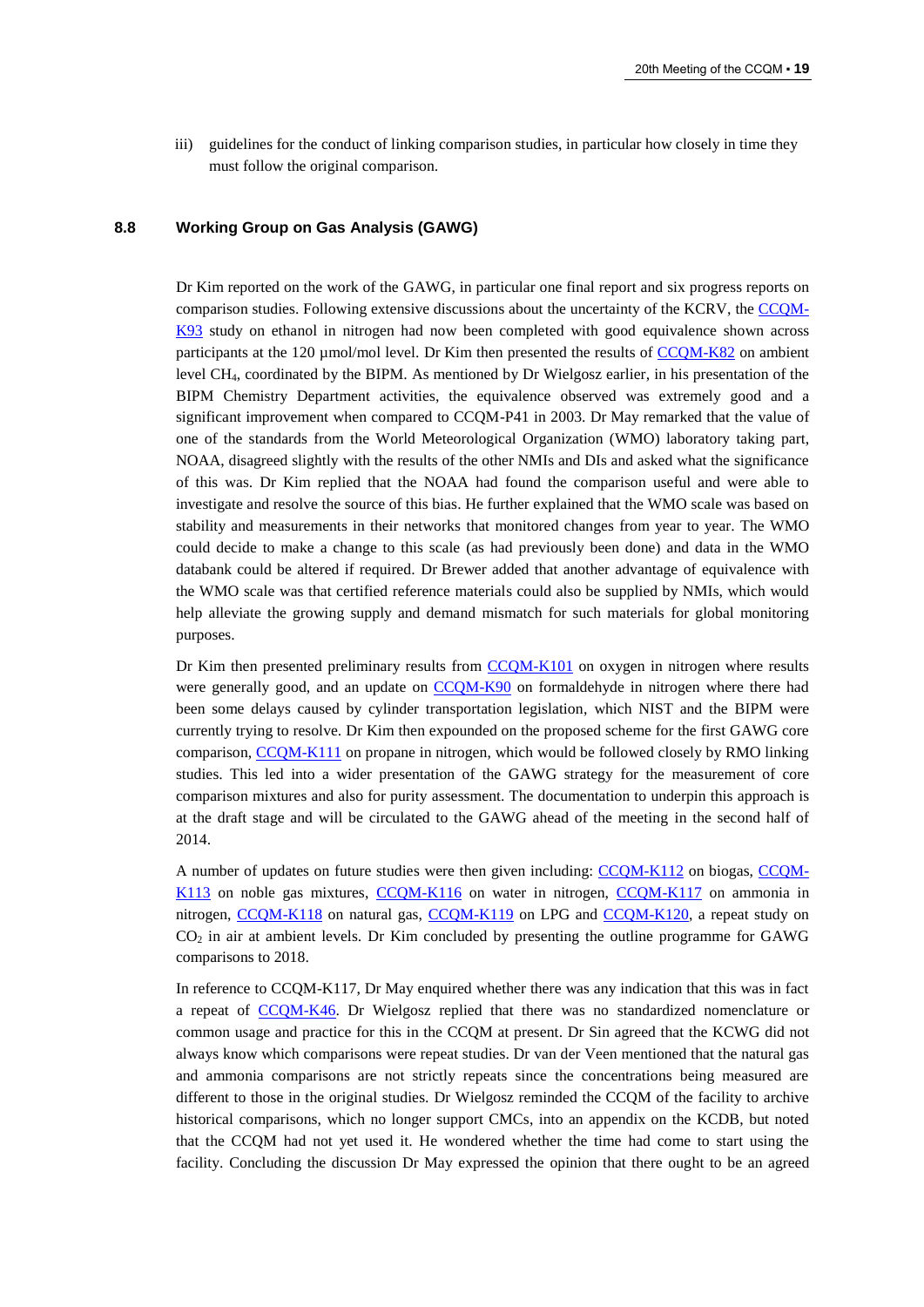system of nomenclature for the numbering of CCQM studies to unambiguously distinguish between follow-on comparisons, repeat comparisons and linking comparisons and also guidance as to what constituted a follow-on or repeat study. He asked the KCWG to look into this issue.

## **9. EURACHEM PRESENTATION**

Dr Magnusson introduced the Eurachem organization and described its aims and operation. In particular, he emphasized that the primary audience for Eurachem's activities were laboratories performing analytical measurement and accreditation bodies and related organizations. In particular, Dr Magnusson highlighted the workshops run by Eurachem and the best practice guidance documents, often produced in cooperation with the Cooperation on International Traceability in Analytical Chemistry (CITAC). Some information was given about the number of times these guides had been downloaded, and also the impact of these guides in terms of the number of ISO documents containing reference to Eurachem guides. Dr Magnusson noted that Eurachem was currently preparing a guide on qualitative analysis.

Dr May asked whether any consideration had been given by Eurachem as to whether to address similar measurement issues in the biological area. Dr Magnusson replied that this was subject to ongoing discussion within Eurachem but that currently the expertise was lacking. He noted that Eurachem would welcome input in this area from new members. Considering the demonstrable impact demonstrated by Eurachem in terms of downloads of guides and references to guides in published standards Dr May asked WG chairs together with the SPWG to propose methods and activities to measure the impact that CCQM is having in the end user community. Dr Wielgosz stated that he expected the performance of routine laboratories to be influenced by the appropriate use of measurement standards, documentary standards and quality systems including accreditation. The challenge would then be to differentiate between the impact of measurement standards and the other influencing factors. However, he added that there were clearly sectors where the impact of CCQM activities could be more easily measured, for example in the area of air quality and clinical chemistry. Prof. Emons agreed that we must all look to improve our impact in order to justify funding.

#### **10. TRACEABILITY IN THE CIPM MRA (AND CCQM LIST OF EXCEPTIONS)**

Dr Wielgosz introduced document [CIPM/2009-24](https://www.bipm.org/cc/CIPM/Allowed/98/CIPM2009_24_TRAC_MRA_REV_13_OCT_2009.pdf) 'Traceability in the CIPM MRA'. He reiterated that Note 4 was the most relevant to the CCQM and had led to problems in meeting the requirements of document CIPM/2009-24. This had required the drafting of a 'statement on working practices for traceability and elemental calibration solutions' (CCQM/14-06) to avoid these IAWG cases becoming traceability exceptions. Dr Wielgosz reminded the CCQM that there was an outstanding action from the last meeting for the CCQM to propose to the CIPM an alteration to Note 4 to cover these situations, *i.e.* when in-house purity capabilities exist and are used in the preparation of elemental calibration solutions but are not being provided as a service to external customers and hence not meeting one of the conditions for a CMC.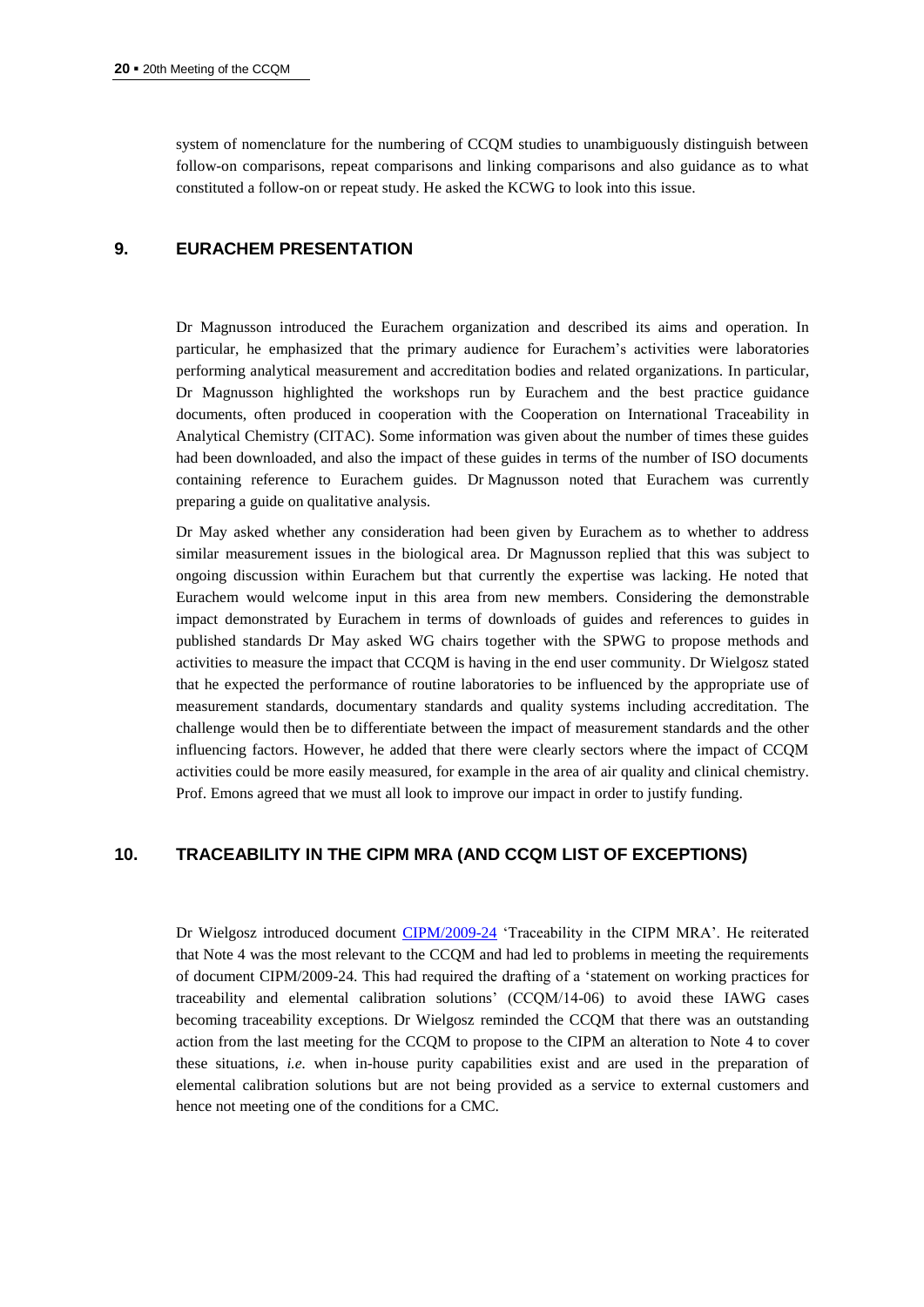The initial suggestion was to replace "…by applying their own measurement capabilities as described and recognized within published CMCs." with "…by applying their own peer-reviewed measurement capabilities." or "…by applying their own peer-acknowledged measurement capabilities."

A long and complex discussion ensued about the possible changes that could be made to Note 4 to make it acceptable to the CCQM whilst also providing an acceptable level of rigour in terms of quality. Many of the arguments centred on the nuances of the English language, in particular what the term 'peer-reviewed' actually required. It was generally accepted that in this instance it should not mean a visit to an NMI site to assess the measurement capability. Dr Mackay suggested that many NMIs and DIs should be participating in CCQM comparisons on purity, for example, to prove their capability, even if they then did not subsequently claim purity. Dr Steele asked why, if the purity capability existed at an NMI or DI, it was not offered as a service. Dr May responded that the chemical measurement community differed from the physical measurement community in that it often offered its services for matrix materials requested by users, for which the measurement challenge was different to that of highly accurate calibration materials. He further commented that it would be undesirable to fill the KCDB with CMCs which were not disseminated as services. Dr Silva added that a peer-acknowledgement process would be quicker and more efficient than going through the full CMC process. Dr Mester, whilst agreeing with the spirit of the change, was concerned that the introduction of a peer-review component would cause additional work. Ms Li added that customers might find the term 'peer-acknowledged' somewhat confusing. Dr Brown expressed the opinion that proof of the capability actually comes from the resultant CMCs for elemental calibration solutions that are submitted based on performance in comparisons. He added that in a case where the criterion was either 'peer-reviewed' or 'peer-acknowledged' the weaker requirement, in this case 'peer-acknowledged', would be the limiting factor and suggested that only this requirement should be included.

A further discussion subsequently took place over the requirement for the reference to CRMs which occurred earlier in the note. This was because it was currently unclear whether the proposed change to the text at the end of the paragraph referred just to the high purity chemical reference materials or also to other CRMs. Dr Mariassy suggested that a change in the ordering of the clauses would remove this ambiguity. Dr May wondered whether the mention of CRM was needed at all since such a material was most likely to originate from an NMI or DI and be the result of a tested CMC claim on the KCDB. Dr van der Veen agreed that the CRM part of the clause was redundant. Dr Mitani and Dr Gören both felt the changes suggested were necessary otherwise it could prove a barrier to new NMIs and DIs obtaining CMCs in future.

In the absence of full agreement on the text of any proposed change it was decided that the discussion on the exact wording of a proposed change should be continued in the SPWG and it should report back to the CCQM with a draft replacement for Note 4 in due course.

The discussion then proceeded to the proposed traceability exception from the IAWG on isotope ratio delta values. Dr Wielgosz introduced the proposed text (CCQM/14-18). Dr Sargent noted that the recent publication of the IUPAC report on international reference materials for isotope ratio analysis had allowed this document to be referenced as part of the traceability exception. The proposed exception was accepted by the CCQM.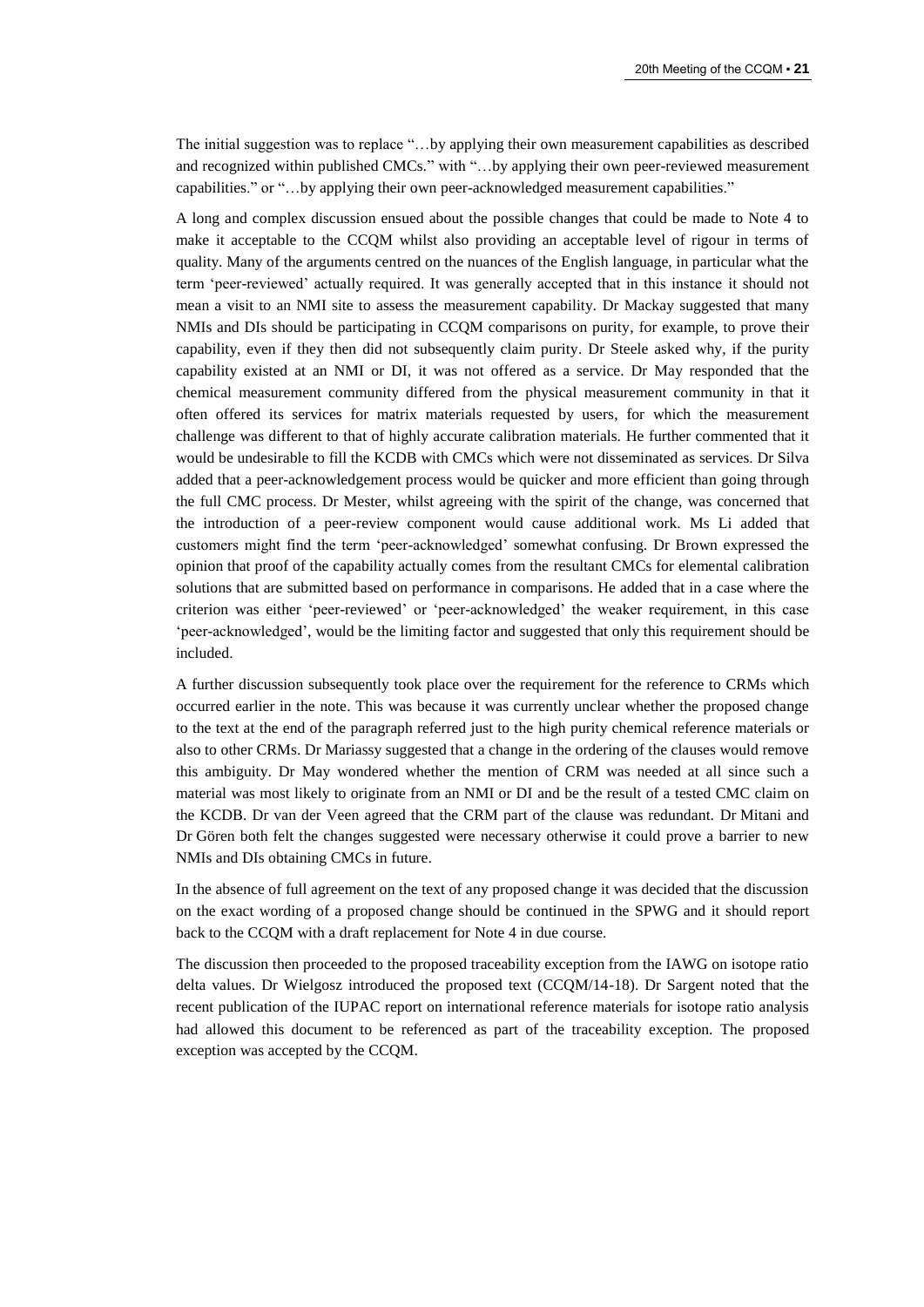# **11. REPORT FROM THE** *AD HOC* **WG LOOKING THE IMPROVEMENT OF CMC GENERATION IN A CCQM CONTEXT**

In the absence of Dr Kaarls, Dr Wielgosz presented information on this topic. He opened by providing data on visits to the KCDB that had recently been collected via a pop-in questionnaire on the KCDB. This showed that nearly 25 % of all "visitors" to the data on comparisons, and nearly 35 % of all "visitors" to the data on capabilities are from outside the NMI community. This confirms that the CIPM MRA has growing visibility amongst its wider community of users. Calibration and testing laboratories constituted the largest non-NMI/DI percentage looking at key and supplementary comparisons (7 %), and CMCs (15 %). It was also noted that data was related to visitors to the KCDB as a whole, but that no specific information on visits related to Chemistry/Biology information in the database was available.

Dr Wielgosz then delivered a preliminary analysis of answers to the CCQM questionnaire on the CMC process in the CIPM MRA. Out of a maximum possible number of respondents of about 70 there had been 43 replies, although 10 of these were partial replies or did not include a named contact or NMI identity, and were not analysed further. There was a clear majority of respondents who found CMCs and key comparisons useful and felt that they should continue, albeit with many of those who provided additional comments thinking that changes to operation were required, especially for CMCs. There was also very clear support for a move toward accepting CMCs with a flexible scope, although the comments provided suggested that it was very important that the usefulness of the CMC entries was maintained. There were conflicting responses regarding the information provided on CMCs with many respondents thinking that their customers were the primary target for CMCs whilst at the same time thinking that the database was far too complicated for customers and that few customers referred to it. There was, however, agreement that the CMCs should link to catalogued measurement services. Many respondents felt that the current level of information supplied with CMCs to demonstrate that they were linked to measurement services was sufficient with no clear consensus as to what extra documentation should be offered. There was general agreement that the efficiency of the CMC process would be improved by having fewer CMCs and also making accreditation reports and on-site peer review documentation available for the CMC review process. It was also generally felt that some changes to the CMC template would be useful to accommodate biology and other new areas where CMCs might be claimed. It was felt by respondents that clearer documentation would help those who were new to the CMC process.

Dr Wielgosz emphasized that this analysis was preliminary and that the *ad hoc* WG would have firmer conclusions to present once a more detailed analysis of the data had been carried out. Dr Goren expressed the opinion that customers found the KCDB too complicated. Dr Watters replied that the chemical CMCs where generally easier to find and understand than that for other areas. He added that it was helpful that relative uncertainties are presented. Dr May mentioned that there should also be a strong role for local RMOs in assisting those NMIs and DIs who were new to the CMC process. Dr May mentioned that in other areas of metrology the development of NMIs and DIs takes place mostly within the relevant RMO, and that CCQM had been rather an exception to this general principle. Dr May stated that in the future the CCQM may wish to consider if it needs to undertake less training of newer NMIs and DIs.

Dr Watters, responding to the information from Dr Wielgosz that there would be a further opportunity to gather further information from a 'pop-in' window on the KCDB, asked who would specify these questions. Dr Watters continued by mentioning that, in particular, the pop-in did not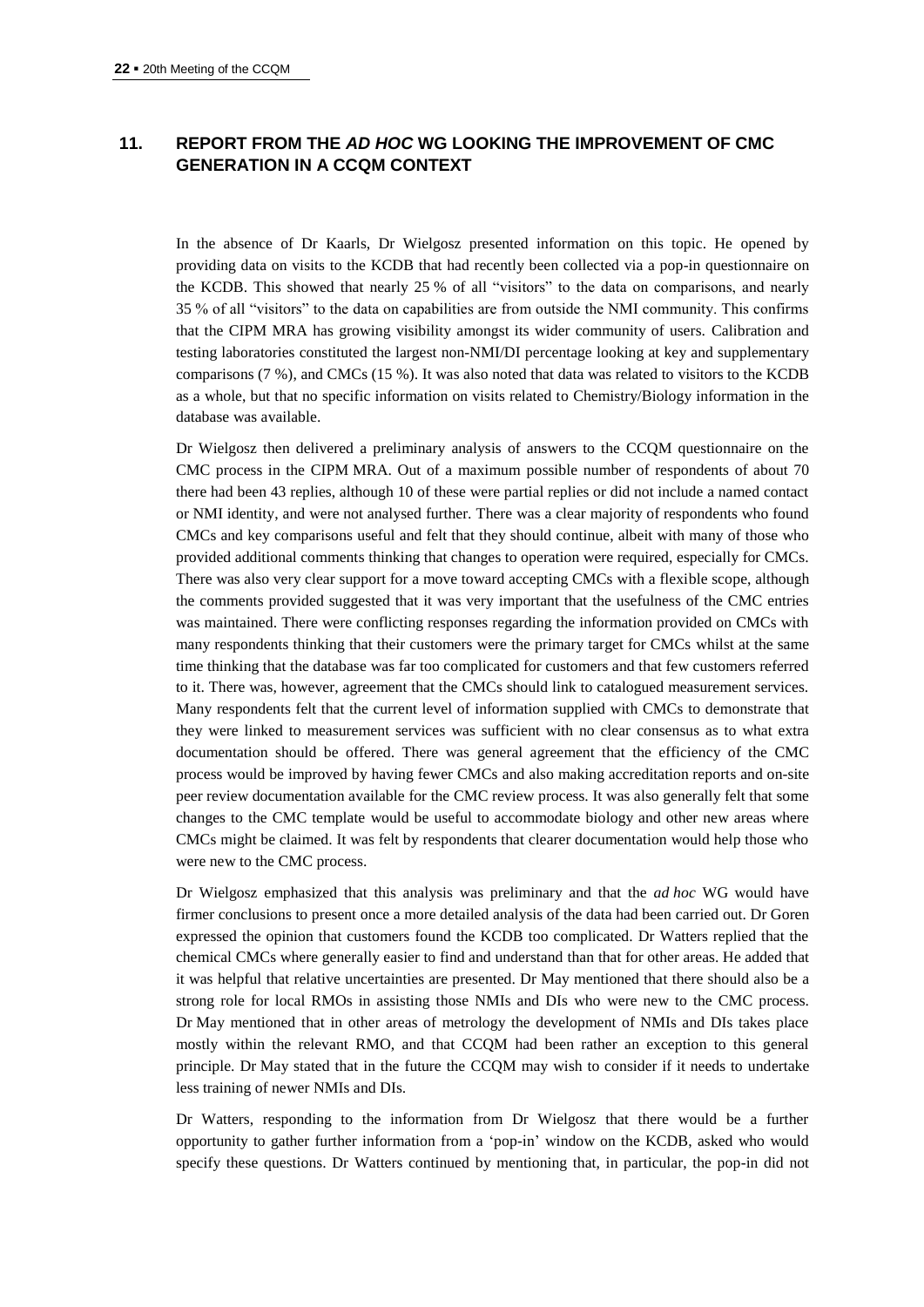collect information on why the user had visited and whether at the end of their visit they had been successful in getting the information they required. Dr Wielgosz said that the process was being managed by the JCRB but that the CCQM was welcome to make suggestions about what questions should be included. Dr Thomas gave further information on the process and topics that had been discussed in the JCRB. She mentioned that the JCRB had suggested two further enquires along the lines of those suggested by Dr Watters, but it was likely that this would not be for a few months to avoid overly burdening visitors to the KCDB. Dr May supported the proposals stating that, in order to take positive action, the CCQM needs as much information from the chemical measurement community as possible.

## **12. OUTCOME OF WORKSHOP ON THE REDEFINTION OF THE MOLE AND THE DRAFT MISE-EN-PRATIQUE**

Dr Wielgosz thanked those who participated in the workshop on 9 April 2014, the day prior to the start of the twentieth CCQM. There were a number of informative presentations given, expressing the various opinions on this topic. There had also been a lively round table discussion of the issues surrounding redefinition and the implications for metrology in chemistry. Dr Wielgosz stated that a paper would be written up to summarize the outcomes of the workshop and that these outputs would be taken forward by the CCQM *ad hoc* group on the redefinition of the mole and also by the new IUPAC project group established to examine the redefinition. Dr Wielgosz also stated that members of CCQM would be represented on the new IUPAC project group. Dr De Bièvre praised the workshop held by the CCQM as a good opportunity to discuss fundamental issues. He stated, however, that he did not think that the original requirement set by the IUPAC Interdivisional Committee on Terminology, Nomenclature and Symbols prior to redefinition of the mole had yet been met, although he did recognize that whilst ISO handles definitions of quantities the definition of units was the responsibility of the CIPM. Dr De Bièvre also encouraged the CCQM to work closely with the CCU to ensure they were up to date with the current wording of any new definition.

## **13. DATE(S) FOR THE NEXT MEETINGS OF THE CCQM**

Dr May stated that the next meeting of the CCQM and associated working groups would take place during the period from 15-24 April 2015 at the BIPM. The exact format and timings of the meetings would be decided in due course.

#### **13.1 Coordination of CCQM WG meetings to be held during 2nd half of 2014**

Dr Fujimoto presented plans for the CCQM WG meetings during the 2nd half of 2014. He stated that these would take place in Tsukuba, Japan, from 13-16 October 2014. In addition to the WG meetings there would be a tour of the NMIJ laboratories and a workshop on the 'Impact of Chemical Analysis and Reference Materials in Regulation on Food'. Dr Fujimoto stated that more information was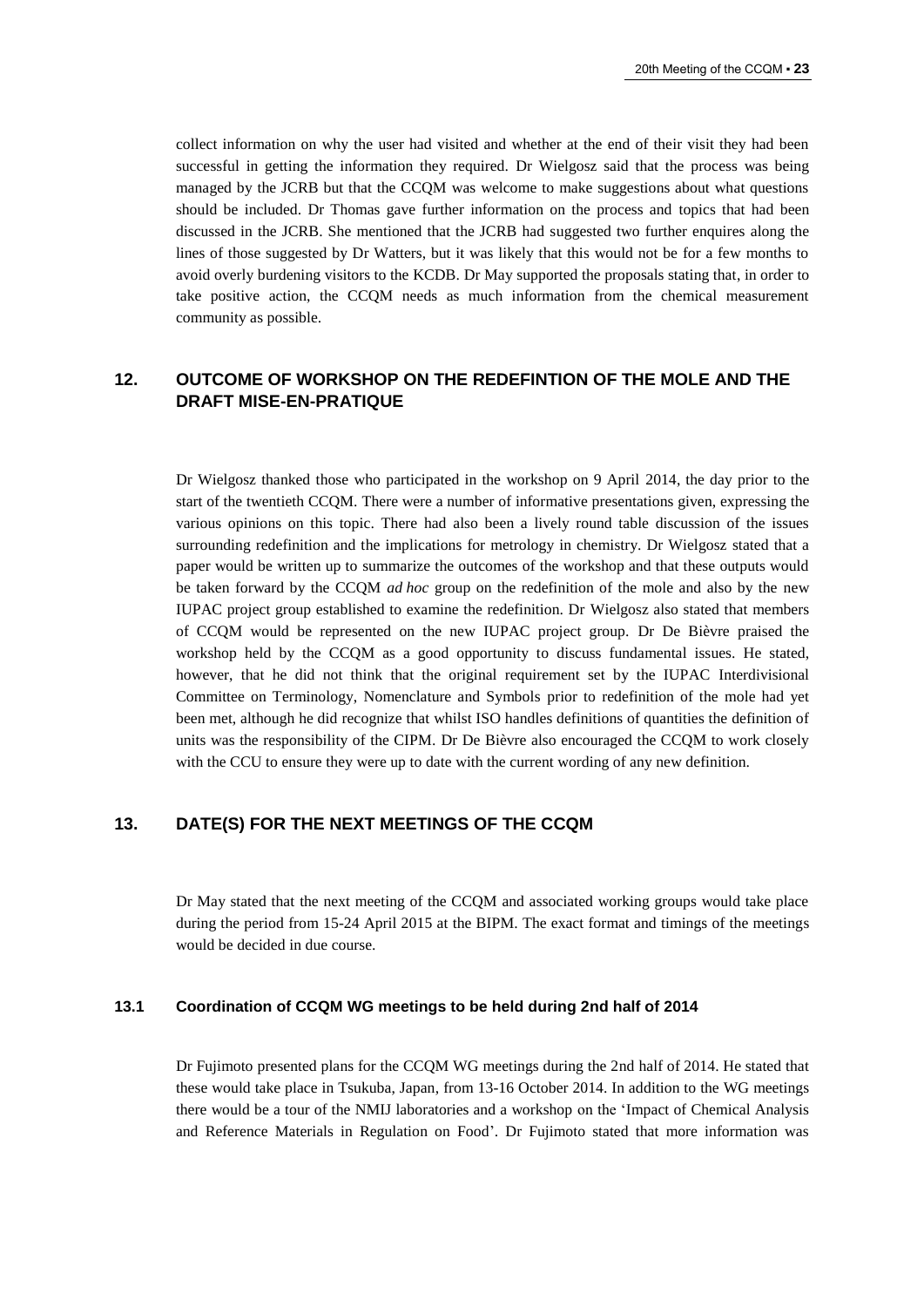available on the dedicated website that had been set up for the meetings: [https://www.nmij.jp/CCQM2014.](https://www.nmij.jp/CCQM2014)

Dr May stated that he did not think there needed to be a SPWG meeting during these WG meetings.

### **14. CC DIRECTORY AND MEMBERSHIP OF CCQM WORKING GROUPS**

Dr Wielgosz presented the current membership list of the CCQM. He stated that there was a need to make sure this list was up to date since there were currently some ambiguities. Dr Wielgosz reported that the membership of the CCQM continues to increase and that, whilst this was consistent with the policy of inclusivity upheld by the CCQM, because of the limitations on resources to hold meetings at the BIPM and elsewhere, this increase will eventually cause problems for hosting meetings. In particular Dr Wielgosz requested that the CCQM consider a policy on the attendance of guests and on standing invitations for guest participation in working groups.

In reply, Dr May stated that he thought the CCQM would in the near future need to make the requirements for membership more stringent. He noted that, currently, any NMI or DI with a programme in chemical metrology is welcome to participate, but as the number of NMIs and DIs entering the field around the world increased this could not continue without a limit.

Dr Brown drew parallels with RMO chemical metrology meetings, especially the EURAMET TC-MC meetings recently held at the NPL and LGC in Teddington where the proliferation of DIs in the chemical metrology field has significantly increased attendance and was starting to make it difficult to accommodate everyone who wanted to attend. Dr Watters commented that because of the wide chemical space covered by the CCQM there would always be a lot of participants wishing to attend.

The CCQM was supportive of the policy of inclusivity when operating meetings for the time being, whilst also recognizing that the capacity of the BIPM and other institutes to accommodate increasing numbers of delegates is not unlimited and solutions to this would need to be found in the future.

Dr Wielgosz then introduced the latest draft of form [CCQM-F-01](https://www.bipm.org/utils/en/pdf/guest_laboratories_request_form.pdf) "Participation in CCQM Pilot Studies: Request Form for Guest Laboratories". This was a new form that had been produced and approved by the CIPM. The form, it was stated, would need to be completed and approved by the CCQM President prior to approval for any guest laboratory to participate in a CCQM pilot study. Dr Wielgosz reminded the CCQM of the background to the need for such a form for pilot studies, and also stated that participation in key comparisons was not open to guest laboratories. Dr Wielgosz explained that once the form is completed it would be forwarded to the CCQM President whose decision on participation would be final with no right of appeal.

Dr Güttler asked whether a distinction would be made between commercial companies and universities, where the motivation to use the result of a comparison for commercial gain would be substantially different. Dr May replied that such matters would be taken into consideration when the president made a decision about participation. Dr May considered that there was also an issue for equitability to be considered: if one company or university was allowed to participate it would be difficult to justify the non-participation of others. Dr Ellison remarked that some NMIs and DIs already operated as commercial companies so using this distinction to deliberate on participation must be treated with caution. He went on to mention that universities may also gain a financial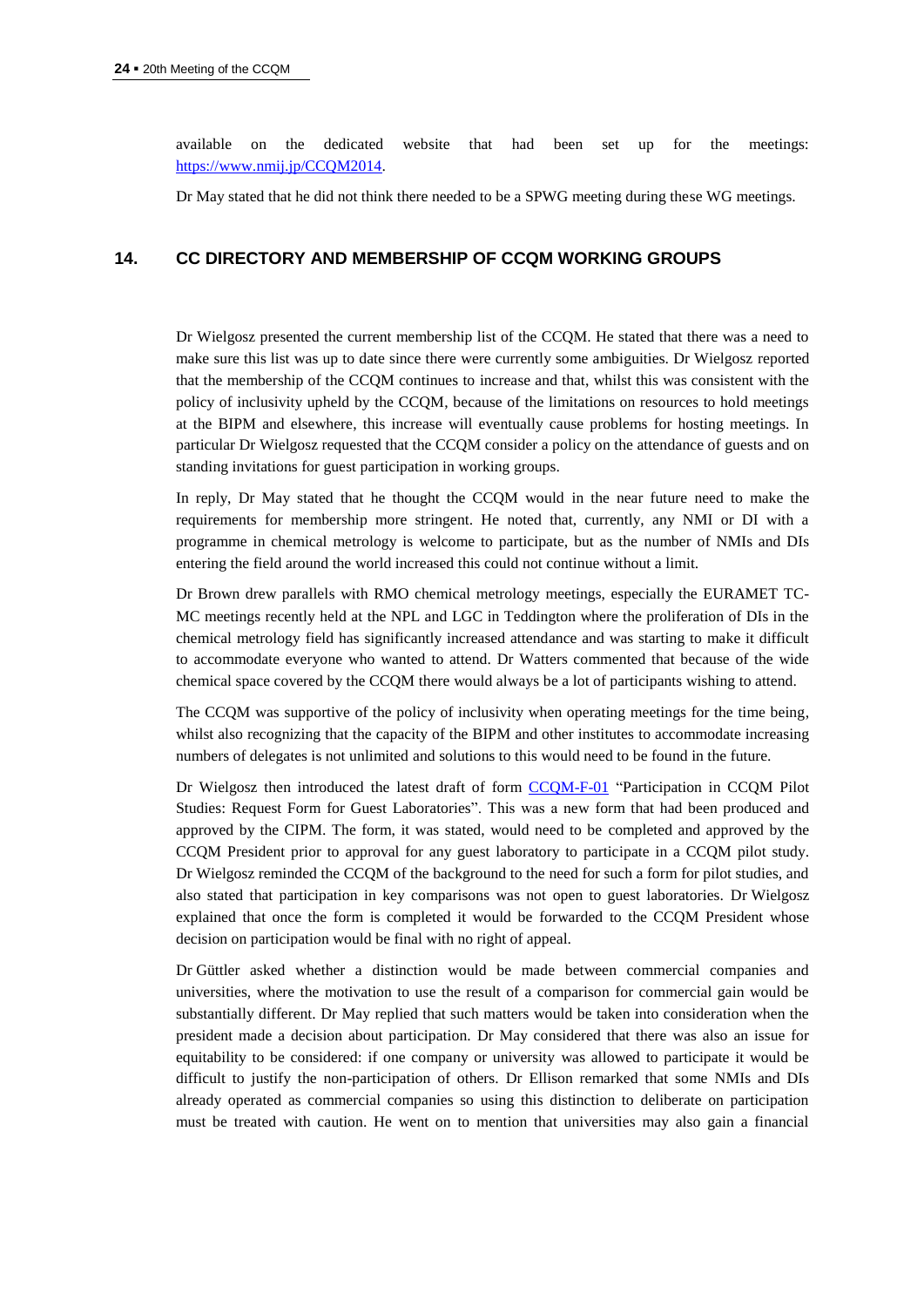advantage by participation in CCQM studies because it could enable them to be more successful in winning grant funding subsequently.

In the context of the above discussion, a separate discussion ensued regarding DIs. Dr Güttler mentioned that perhaps the CIPM should think about these issues more widely, i.e. which entities should be allowed to become a DI, for instance whether this should ever be a possibility for commercial companies. Dr May stated that the decision about designation was one for each Member State of the Metre Convention. Dr Steele added that the JCRB has produced a set of guidelines for Member States when considering the designation of laboratories within their country.

Prof. Unger questioned the order of sections on the form, but Dr Wielgosz assured the CCQM that when the form was used in practice the sections were in a logical order. The CCQM approved the form and Dr Wielgosz stated that the final form, with minor editorial changes, would be approved as a CCQM document and published on the publicly available CCQM webpage.

## **15. COMMENTS ON WRITTEN REPORTS FROM RMOS**

Ms Parkes remarked that she welcomed the inclusivity of the EURAMET TC-MC meetings in including issues relevant to bio-metrology even though the EURAMET TC-MC did not have a formal bioanalysis sub-committee. Dr Sargent noted that RMOs were invited to give a presentation at the IAWG summarizing relevant regional activities. Dr Brown added that this was also the case in most other WGs. Dr May stated that in future he would expect TC-MC RMO chairs to say a few words on major developments within in chemical metrology in their RMOs to complement their written reports posted on the CCQM website.

#### **16. COMMENTS ON WRITTEN REPORTS FROM THE JCTLM**

Dr Wielgosz reported briefly on the recent work of the JCTLM and in particular the outcome from the recent Stakeholder's meeting, where the successes of the JCTLM Database had been recognized, and the area of non-SI traceable measurands targeted as a focus for the future. He noted that the JCTLM review teams currently had vacancies in the areas of drugs, non-electrolyte metals, nonpeptide hormones, proteins and vitamins, and urged those with expertise in these areas to participate in the review teams and nominate themselves by completing the relevant form available from the JCTLM webpages. Dr Wielgosz also mentioned that future changes to the funding of the JCTLM may impact its future structure and the scope of its work. Dr May asked whether, similarly to the KCDB exercise, it would also be possible to get information about who visits the JCTLM database. Dr Wielgosz stated that he would look into this request.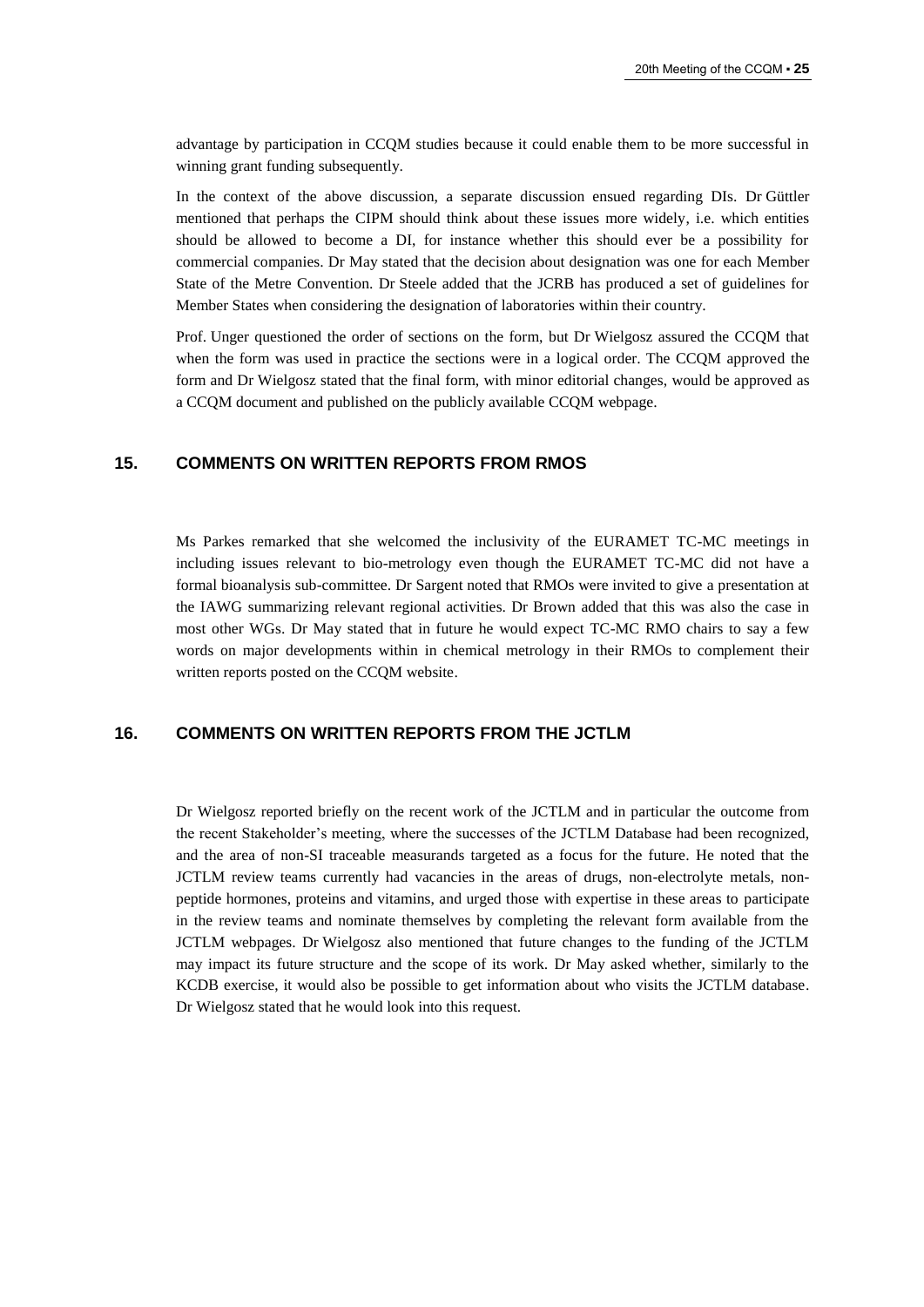# **17. COMMENTS ON WRITTEN REPORTS FROM INTERNATIONAL ORGANIZATIONS IN LIAISON WITH THE CCQM**

No comments were forthcoming.

# **17.1 Presentation from the Joint SCOR/IAPSO/IAPWS Committee on the Thermophysical Properties of Seawater (JCS)**

Prof. Pawlowicz gave an interesting update on the activities of the Joint Committee on Seawater. In particular, Prof. Pawlowicz mentioned the basic measurement requirements of oceanography, namely measurements of temperature, pressure (as a surrogate for depth measurement), salinity (as a bulk measure of the amount of dissolved inorganic matter in seawater), carbonate system parameters including pH, and macronutrients and dissolved oxygen. Prof. Pawlowicz explained the oceanographic community's desire to make all of these measurements SI traceable rather than dependent on a scale. He went on to describe current seawater standards, in particular TEOS-10, and the formation of the Joint Committee on the Properties of Seawater (JCS) whose remit included the maintenance and update of TEOS-10 and related standards. There is already substantial CC involvement in the JCS subgroups on salinity, density, seawater pH and moist air relative humidity. It was noted for conductivity ratio (as an SI traceable measurement comparable to salinity) that the SI traceable measurement uncertainty was an order of magnitude higher that the JCS requirement for this parameter. It was also noted that the definition and measurement of pH in seawater was currently a significant challenge. Prof. Pawlowicz then presented progress with the BIPM-IAPWS draft roadmap for cooperation. Salinity and pH were identified as disciplines where the CCQM was already making a significant contribution. Further, he listed the ways in which NMIs could help ocean scientists. Aside from salinity and pH there was interest in a review of the solubility of gases in seawater and their effects on density and other properties, and also in high accuracy traceable measurement of seawater composition.

Dr Güttler stated that providing traceable conductivity measurements which provide a measurement uncertainty equivalent to current salinity measurements is much more complicated than first thought. He also mentioned that density might be an alternative surrogate measurand which could provide a solution. Prof. Pawlowicz agreed, remarking that density can be measured with such a low uncertainty that the limiting factor then becomes the stability of the standard seawater materials. Prof. Pawlowicz urged the CCQM to continue its work in the seawater arena since it had proved extremely useful so far, especially the collaboration with the EAWG. In response to some of the questions posed, Dr May wondered whether the CCQM should have a reference data function, especially where there were data quality issues to be resolved.

## **18. FUTURE CCQM WORKSHOPS**

Dr May observed that topics for CCQM workshops usually emerged as a result of informal discussions and as such there was probably no need to discuss these in detail at this point. However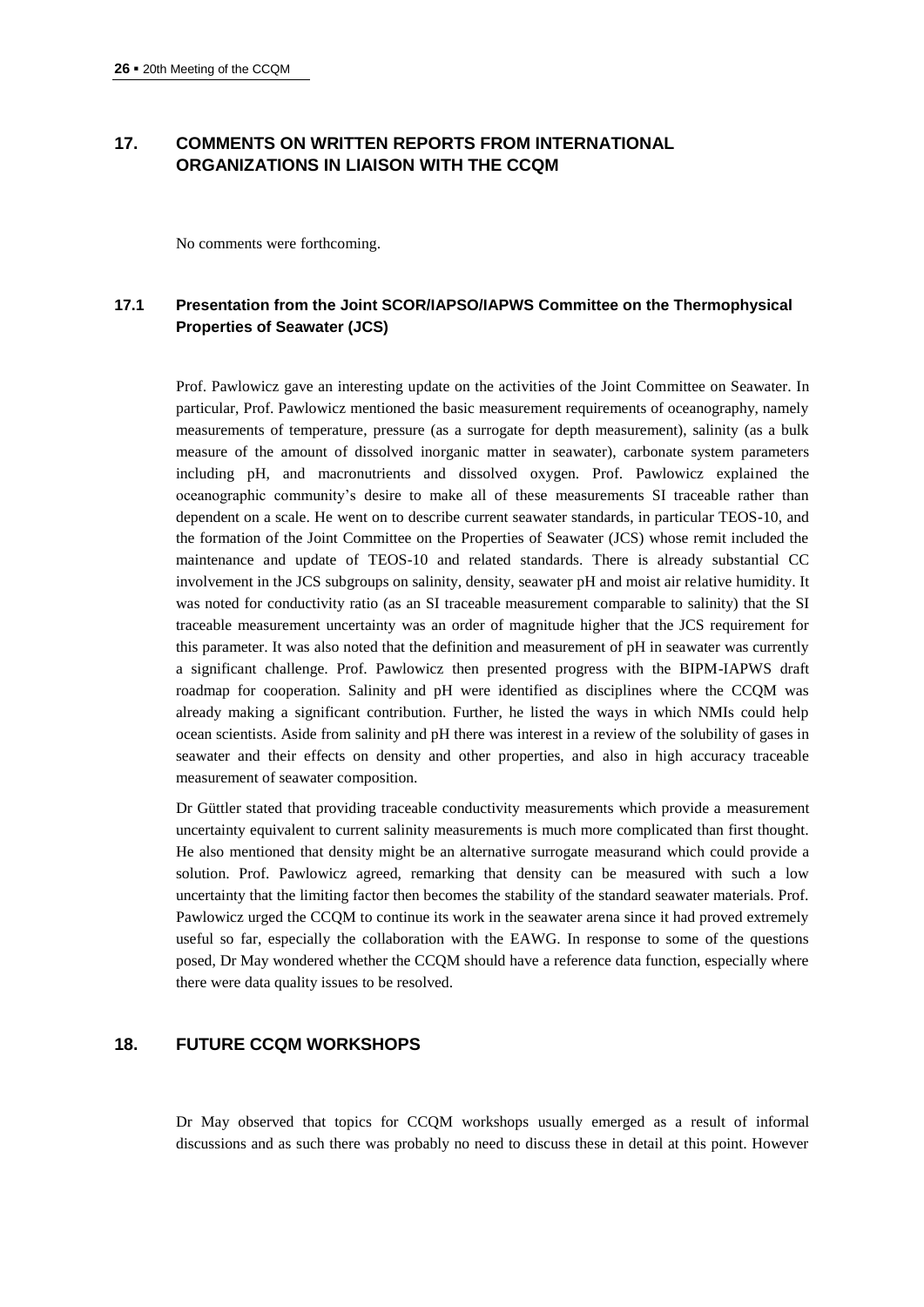Dr May stated that he was always receptive to suggestions for workshops throughout the year. Following the earlier presentation from Prof. Pawlowicz, Dr Locascio wondered whether a workshop on reference data would be of interest.

# **19. CCQM RESOLUTIONS**

The 20th meeting of the CCQM produced no resolutions.

## **20. ANY OTHER BUSINESS**

None.

## **21. CLOSURE**

In the absence of further business, the CCQM President closed the meeting at 15:30 and thanked participants for their contributions, reports and participation in the discussions. Dr May thanked the staff of the BIPM for their support in hosting the meetings and wished all participants a safe journey home.

> Dr R.J.C. Brown Rapporteur, 30 April 2014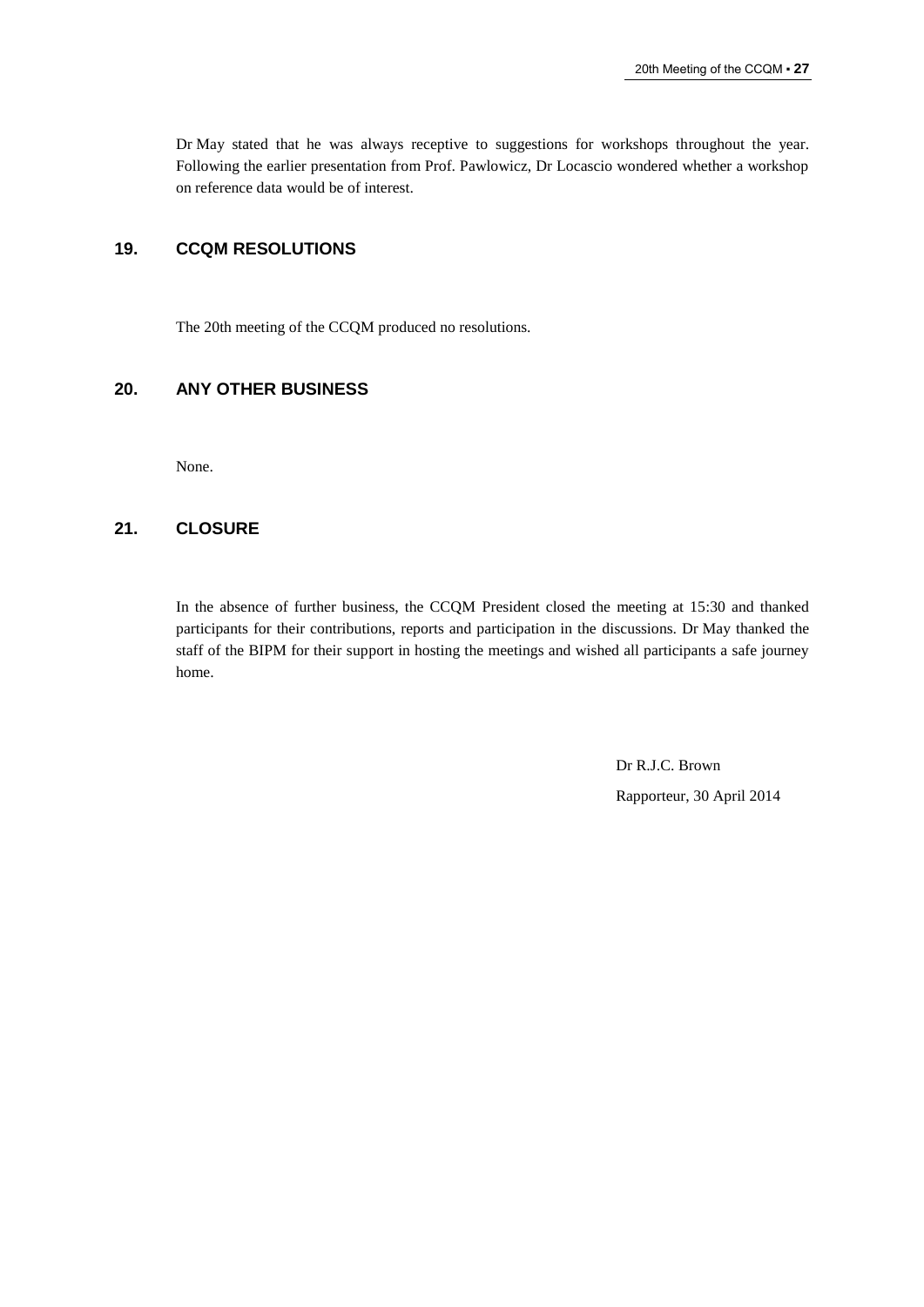# **DECISIONS AND ACTIONS FROM THE 20TH MEETING OF THE CCQM**

- 1. As rapporteur, Dr R.J.C. Brown to draft "Decisions and Actions" document and "Report of 20th Meeting of the CCQM".
- 2. CCQM approved the report of the 19th Meeting of the CCQM.
- 3. Outstanding actions from the 19th Meeting of the CCQM to be progressed (as listed in CCQM/14-32).
- 4. The President described the procedures outlined in the new "Guidelines for Selection of CIPM Consultative Committee Presidents" and "Good Practices for Selection of Consultative Committee Working Group Chairpersons and Working Group Deputy Chairpersons". The CCQM supports the selection of chairs and deputy-chairs of CCQM WGs according to this process. Following each election of a new CIPM by the CGPM and subsequent appointment/reappointment of CC Presidents, WG chairs would be selected by the CCQM President and subsequently the deputy-chairs would be proposed by the WG chairs, with approval by the CC President who would ensure suitable global diversity where possible. The terms of these appointments would be until the CCQM meeting following the election of a new CIPM, typically a period of four years.
- 5. The CCQM President stated that if re-elected he would welcome nominations from the CCQM for the posts of WG Chairs for inclusion in the selection process.
- 6. The WG deputy-chairs proposed for the CCQM WGs were approved by the CCQM subject to local approval at parent NMIs. The initial term of these deputy-chairs is until the 2015 CCQM meeting or soon thereafter in accordance with the end-of-terms of the current CCQM Working Group Chairs and appointment of new WG Chairs by the newly appointed CCQM Chair. Thereafter, these terms would be as described in Item 4.
- 7. The CCQM decided that the follow-on to CCQM-P130, undertaken in the surface analysis working group does not meet the criteria of a Key Comparison, and must be a pilot study for the conversion of the k-ratio data to mass concentrations.
- 8. The CCQM recognized that, despite the proposed name change of the CC to the Consultative Committee on Amount of Substance – Metrology in Chemistry and Biology, the work of the CC, especially in the biology area, may include activities not associated with amount of substance determination.
- 9. The KCWG to consider unified nomenclature for the core comparison approaches being undertaken by different WGs to avoid confusion when communicating outside the CCQM.
- 10. The KCWG to consider drafting guidelines for the process of linking subsequent comparisons to an original key comparison, in particular how closely in time they should follow the original comparison.
- 11. The KCWG to consider an agreed system of nomenclature for the numbering of CCQM studies to unambiguously distinguish between subsequent comparisons, repeat comparisons, multiple-analytes, and multi-part comparisons conducted over a period of time.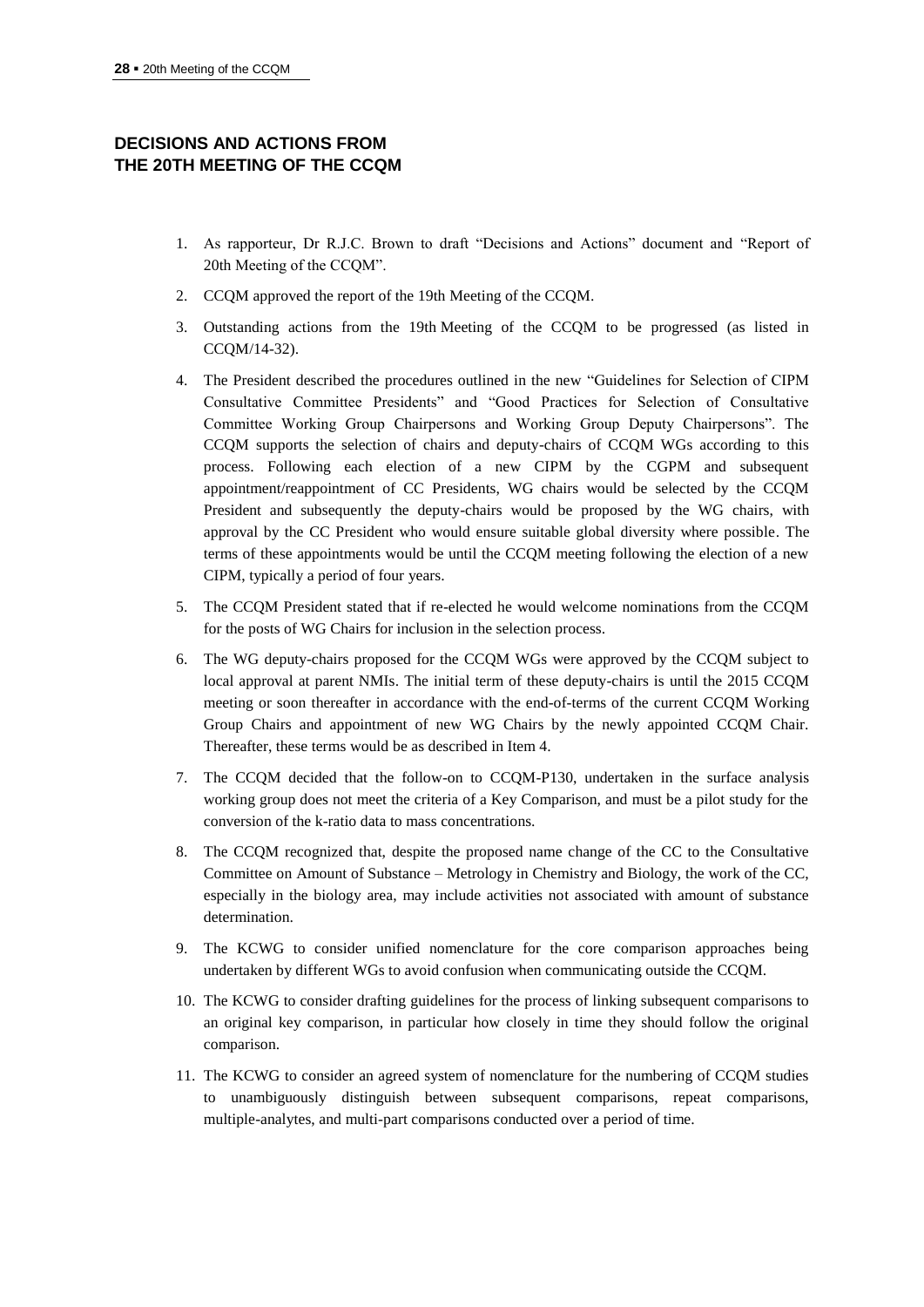- 12. The SPWG to propose methods and activities to measure the impact that CCQM is having in the end user community.
- 13. The SPWG to develop proposals for changes to the text of Note 4 of document CIPM/2009-24 to accommodate the IAWG statement on working practices for traceability and elemental calibration solutions and other future similar cases which might otherwise be regarded as traceability exceptions. The CCQM agreed to accept the wording of the traceability exception proposed by the IAWG for Isotope Ratio Delta Values (CCQM/14-18), and this will be forwarded to the CIPM for approval.
- 14. The CCQM agreed to continue its policy of inclusivity when operating meetings for the time being whilst also recognizing that the capacity of the BIPM to accommodate increasing numbers of delegates is not unlimited.
- 15. The CCQM approved document CCQM/14-09, the request form for guest laboratories to participate in CCQM studies, and the final form with minor editorial changes would be approved as a CCQM document and published on the publicly available CCQM webpage.
- 16. Guidelines related to guest laboratories that are not NMIs and DIs and are being invited to, and participating in, WG meetings are described in CIPM-D-01. Item 15, addresses CCQM/14-09, which is the required form for guest laboratories to participate in CCQM studies. The President asked the KCWG to investigate if a revised version of this document with less required documentation could be used for non-profit guest laboratories, and guest laboratories that WGs are inviting to participate on a regular basis.
- 17. The period 15 April to 24 April 2015 was reserved for next year's CCQM meetings at the BIPM. A full timetable will be developed in due course. WG meetings will be hosted at the BIPM in this time period.
- 18. The CCQM President and Executive Secretary together with WG Chairs will further develop proposals for CCQM meetings in 2016, following up on proposals that CCQM WGs will not meet at the BIPM in April 2016, but at sites/locations agreed to by individual WGs and that the CCQM Plenary, a workshop, KCWG, and SPWG meetings will be held at the BIPM in April 2016.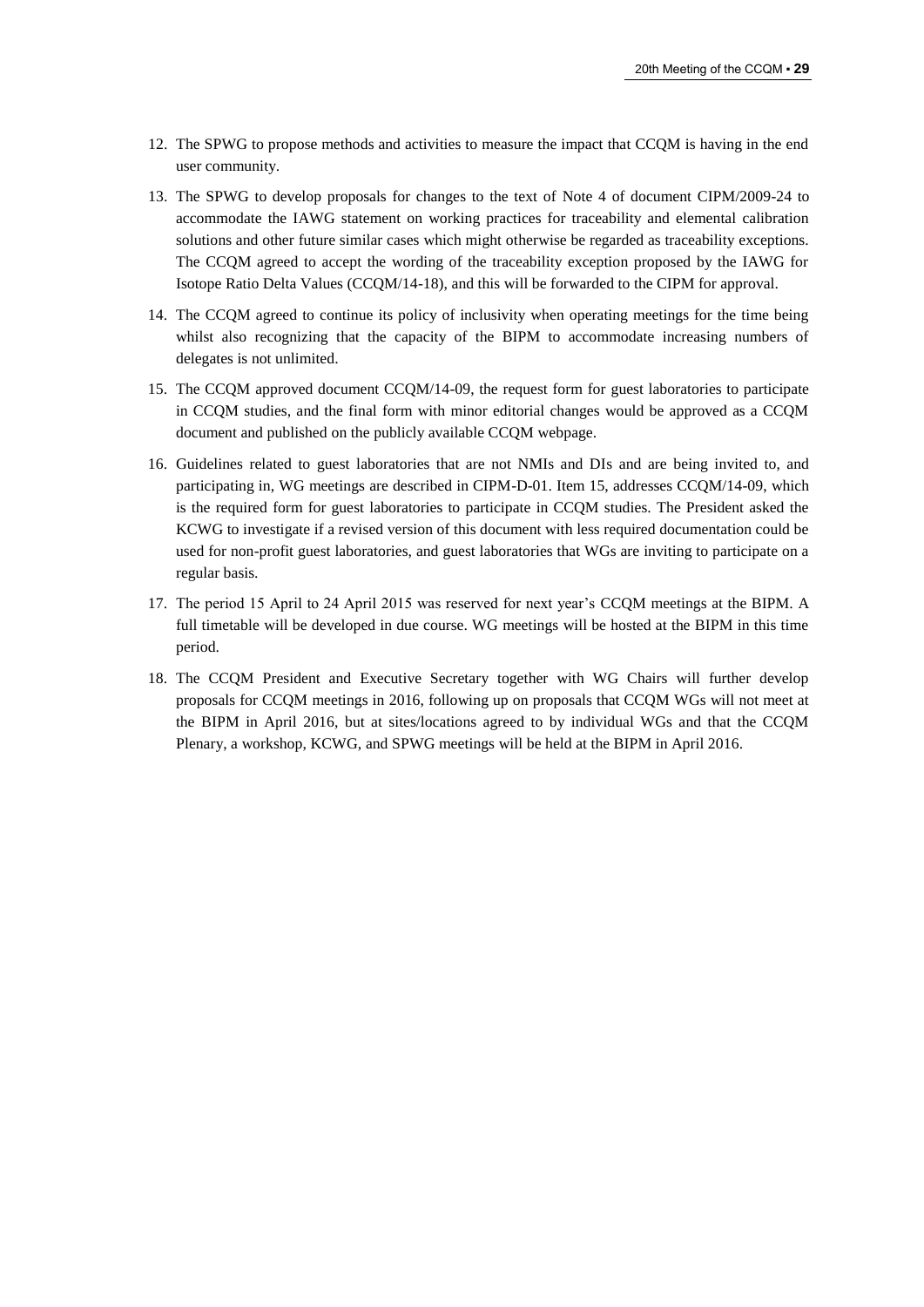# **APPENDIX 1 WORKING DOCUMENTS SUBMITTED TO THE CCQM AT ITS 20TH MEETING**

Working documents submitted to the CCQM at its 19th meeting are on restricted access.

Documents restricted to Committee Members can be accessed at the [restricted website.](https://www.bipm.org/en/committees/cc/ccqm/)

Document

 $CCQM/$ 

| 14-01     | Draft agenda for the 20th meeting of the CCQM, 1p                                                     |
|-----------|-------------------------------------------------------------------------------------------------------|
| 14-02     | Timetable of CCQM meetings 3-11 April 2014, 1p                                                        |
| 14-03     | Visiting Scientist secondment opportunities in the BIPM Chemistry Department<br>2014-2015, 6pp        |
| 14-04     | Agenda for the CCQM workshop on the redefinition and realization of the mole,<br>1pp                  |
| 14-05     | CCQM questionnaire on CMC generation, review and presentation within the<br>CIPM MRA, 5pp             |
| 14-06     | CCQM IAWG statement on working practices for traceability and elemental<br>calibration solutions, 1pp |
| 14-07     | Papers and articles on the redefinition of the mole.                                                  |
| 14-08     | Report of the 12th meeting of the JCTLM Executive Committee, December 2013,<br>17pp                   |
| 14-09     | Draft CCQM Pilot Study: Request form for pilot laboratories (1.b) (SPWG/14-05),<br>5pp                |
| $14-10$   | CCQM and CCQM WG passwords, 1pp                                                                       |
| $14 - 11$ | EURAMET Report to CCQM, 4pp                                                                           |
| $14 - 12$ | COOMET report to CCQM 2014, 6pp                                                                       |
| 14-13     | APMP report to CCQM 2014, 15pp                                                                        |
| $14 - 14$ | AFRIMETS report to CCQM 2014, 4pp                                                                     |
| 14-15     | REMCO report to CCQM 2014, 2pp                                                                        |
| $14 - 16$ | IUPAC Atomic weights of elements 2011, 32pp                                                           |
| $14 - 17$ | IUPAC report on CRMs for isotope ratio-analysis, 43pp                                                 |
| 14-18     | IAWG proposed traceability exception on isotopic delta scales, 2pp                                    |
| 14-19     | CCQM Bioanalysis WG update, H. Parkes, 31pp                                                           |
| 14-20     | Towards SI traceability of seawater measurements, Rich Pawlowicz, 13pp                                |
| 14-21     | Ad Hoc Steering Group On Microbial Measurements, Jayne B. Morrow, 37pp                                |
| 14-22     | CCQM 2014 in Tsukuba, Japan, 4pp                                                                      |
| 14-23     | Report of the WG on Electrochemical Analysis, Michal Máriássy, 35pp                                   |
| 14-24     | CCQM - Gas Analysis Working Group, Jin Seog Kim, 23pp                                                 |